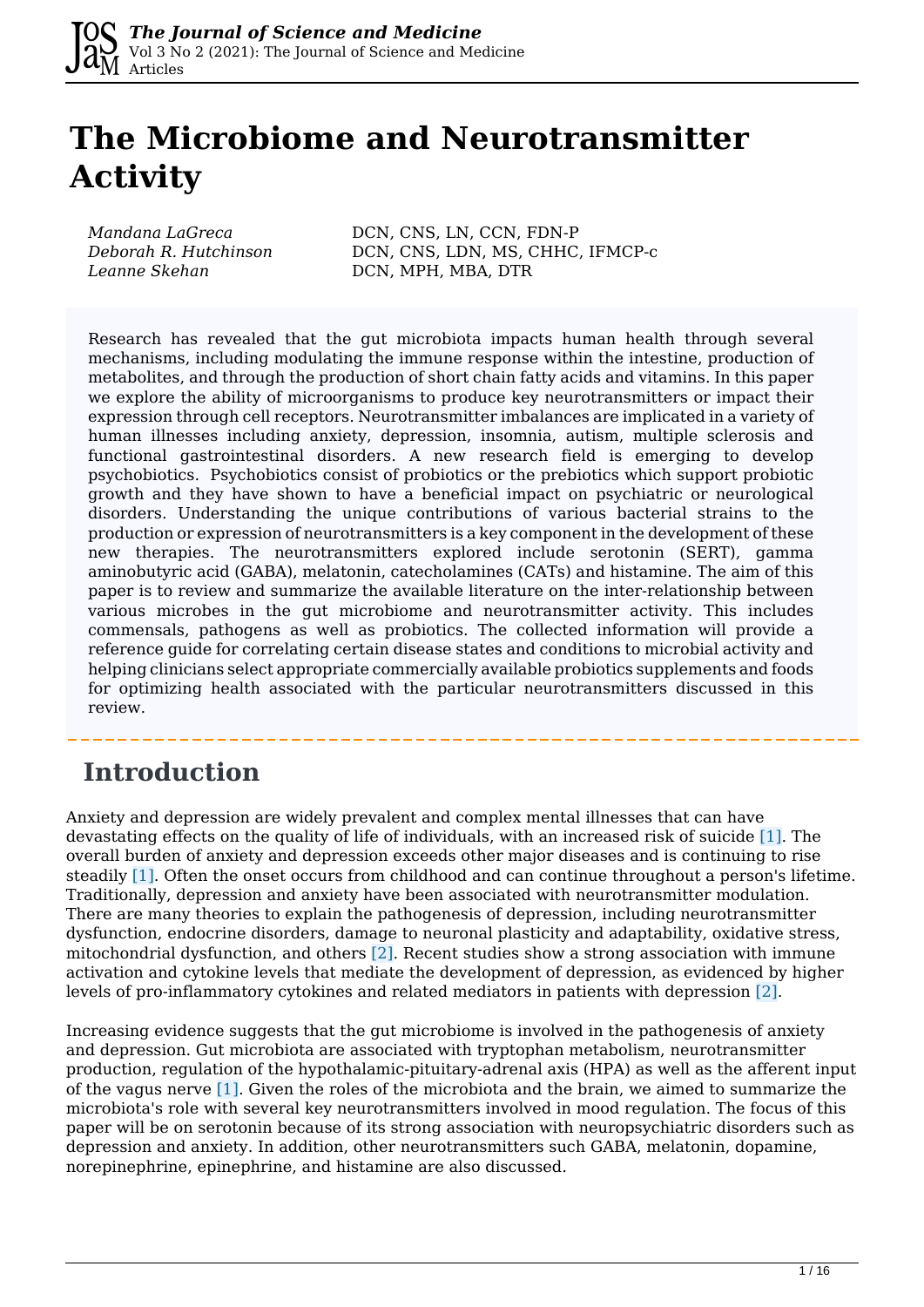## **The gut-brain axis**

The central nervous system and the interaction with the gastrointestinal (GI) tract have historically played a significant role in multiple intestinal functions including motility, digestion, absorption, local hormone secretion, and in creating visceral sensitivity. Emerging evidence strongly suggests a bidirectional communication between the neuroendocrine system and gut microbiota and the influence they have over several aspects of brain function and behavior, including neuroendocrine responses to stress [3]. The communication between the central nervous system (CNS), intestine, and microbiota has been often referred to as the gut-brain axis, a complex bidirectional communication network between the CNS and intestines [4]. This axis involves various complex pathways such as the autonomic nervous system, enteric nervous system, endocrine system, HPA axis, immune system, and the microbiota and its metabolites [4]. Among these pathways, evidence shows that the inflammasome plays a role in the alterations associated with depression, anxiety, and other mood disorders. The existence of the link between the gut and the brain has been emphasized because of the frequent prevalence of stress-related diseases such as anxiety and depression along with gastrointestinal disorders such as IBS and IBD [5]. In the last decade, there has been evidence associating dysbiosis and disorders of the central nervous system.

Chronic stress and the associated hypothalamus-pituitary-adrenal (HPA) axis activation can negatively affect the composition of the gut microbiota through many mechanisms. Under stress, the microbial changes induced can increase gastrointestinal permeability, facilitate bacterial translocation, decrease levels of secretory IgA, modulate inflammation, and induce chronic lowgrade inflammation  $[6]$ . These changes are often observed in subsets of patients with IBS and/or depression [3]. The vagus nerve connects the brain and the GI tract, and much of the communication occurs from the bottom-up, from the gut to the brain [7]. The enteric nervous system is often referred to as the "second brain", and the interaction with the microbiota strongly influences the gut-brain axis function  $[8]$ . An imbalance of the gut microbial community can lead to inflammatory processes and activation of the HPA axis, leading to issues such as anxiety and depression. Chronic stress can also activate nod-like receptors (NLRs) family members of NLRP3, which can set off a cascade of reactions that promotes secretion of interleukin-1 (IL-1), which can induce an inflammatory response that may take part in the pathogenesis of depression [2].

### **Probiotics**

Probiotics are microbes that provide multiple benefits, particularly alterations in the enteric nervous system and benefits in the gut-brain [7]. *Lactobacilli* and *Bifidobacteria* are the most common probiotics, as well as *Saccharomyces boulardii* and *Bacillus* species that are often found in common probiotic formulations [9]. Probiotics have beneficial effects in various clinical conditions, such as the prevention of antibiotic-associated diarrhea, constipation, sepsis, and infant allergies through various mechanisms. They can also modulate the immune system by interacting with immune cells such as dendritic cells, monocytes, and lymphocytes [9]. In addition, they can modulate intestinal function as well. For example, lactic acid bacteria (LAB) can prevent gastrointestinal dysbiosis while other strains can enhance barrier function by stimulating mucin secretion, antimicrobial activity by competing with microbial pathogens, and stimulating mucosal epithelial cells [9].

Recently, the term "psychobiotic" has been introduced to designate live bacterial strains that can influence the CNS function [10]. These microbes can influence brain cell physiology both directly and indirectly [4]. Psychobiotics and members of the human gut microbiome can produce neuroactive molecules that can modulate neural signals which can affect neurological behavior such as sleep, appetite, mood, and cognition  $[10]$ . Recent studies demonstrate microbes can produce neuroactive molecules that can directly contribute to the activity in the gut-brain axis  $[4]$ . Several studies have demonstrated that Bifidobacterium and Lactobacillus were able to improve symptoms in disorders such as anxiety, depression, autism spectrum disorder, obsessive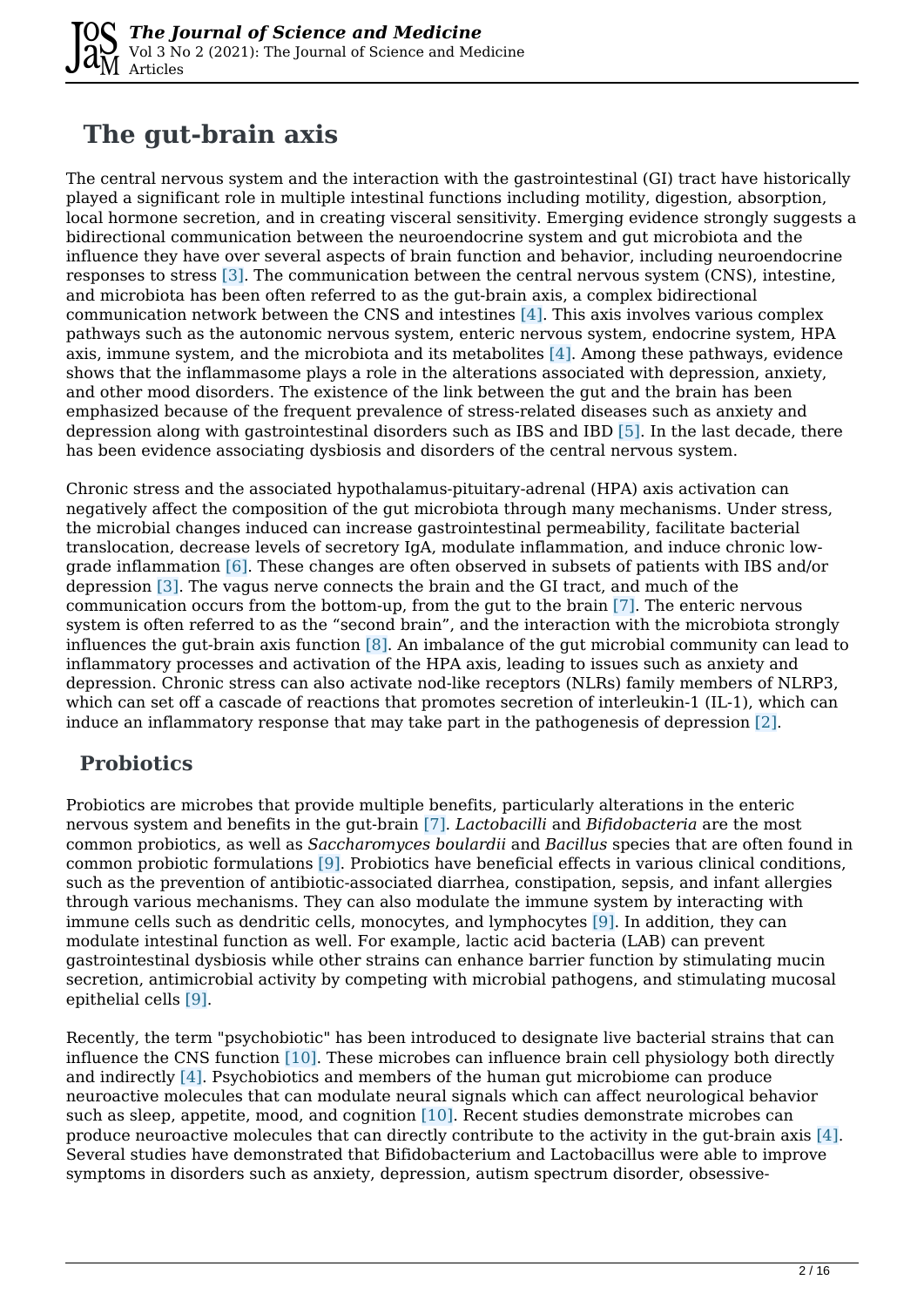compulsive disorder (OCD) [7]. The idea of treating psychiatric disorders with probiotics is not new; in 1910 Dr. George Porter Phillips demonstrated that a gelatin-whey formula containing lactic-acidproducing bacteria improved depressive symptoms in "melancholic" adults [11]. These include neurotransmitters such as acetylcholine (Ach), GABA, serotonin (SERT) that are produced by *Lactobacillus*, *Bifidobacteria*, *Enterococcus*, and *Streptococcus* species [4]. Although some promising small studies have emerged in the scientific literature, at the moment there are few clinical studies on psychobiotics.

### **Serotonin**

Serotonin (SERT), also known as 5-Hydroxytryptamine (5-HT) is an abundant neurotransmitter that regulates emotional status and mood. It is often called the "happy hormone'' and plays a key role in appetite, emotions, motor, cognitive and autonomic functions [12]. Low metabolism of hippocampal 5-HT leads to abnormalities in brain regions associated with learning, mci memory, and emotion. It is found in the central and peripheral nervous systems, especially the enteric nervous system, and plays crucial roles in both depression and gastrointestinal function [13].

Serotonin is a monoamine transmitter derived solely from the amino acid tryptophan (Trp), one of the nine essential amino acids, and also the least abundant of all 21 dietary amino acids in human beings [14]. Tryptophan cannot be synthesized in humans and must be obtained through dietary intake or released during protein turnover  $[15]$ . Tryptophan is converted to 5-HT via the kynurenine biosynthetic pathway (KP), the main Trp catabolizing pathway. Trp metabolism is regulated in human beings by three distinct enzymes: indoleamine-2,3-dioxygenase (IDO) 1 and 2 and tryptophan 2,3-dioxygenase (TDO)  $[14]$ . TDO is the main enzyme that degrades Trp, particularly during normal physiological conditions [14]. IDO-1 becomes more important in infection [14]. The synthesis of kynurenine accounts for approximately 90% of tryptophan metabolism [16]. The 5-HT hypothesis of the pathogenesis of depression was first proposed in 1969, in which tryptophan shunts can increase kynurenine synthesis and decrease 5-HT synthesis, leading to depression [5]. The inflammation hypothesis of depression also supports the 5-HT hypothesis, as it highlights the involvement of increased expression of the rate-limiting enzyme in the tryptophan-kynurenine metabolic pathway (TDO) [17]. More recently, it has been reported that the metabolism of TRP (activated by microglia) can produce a neurotoxic metabolite known as quinolinic acid, implicated in several neurological conditions such as Huntington's disease and depression  $[4]$ . Currently, the major therapeutic agents for treating depression are pharmaceutical antidepressants (mostly selective serotonin reuptake inhibitors or combined serotonin/noradrenaline reuptake inhibitors).

Aside from depression and mood, 5-HT is also an important neurotransmitter in the enteric nervous system and also functions to regulate intestinal secretion and motility [17]. It is produced in the intestines and the brain but also occurs throughout the body where it is considered to influence a wide variety of systemic physiological functions, including bone density and metabolism. Peripheral synthesis, which accounts for about 95% of serotonin synthesis, occurs mostly in the gastrointestinal epithelium (in the enterochromaffin cells), but also in other tissues such as bone, mammary glands, and the pancreas. 5-HT is present in the wall of the gut and acts to tie the two ends of the gut-brain axis. 90% of the serotonin required for mood, behavior, sleep, and other functions within the CNS and GI tract is produced in the gut  $[4]$ . The serotonin in the digestive system is primarily involved in regulating movement (motility) of the gut but also modulates intestinal fluid secretion and gastrointestinal sensation [18]. Therefore, disruption and downregulation of SERT can contribute to various functional gut disorders such as IBS, Crohn's disease, and ulcerative colitis [17]. For example, serum 5-HT levels are decreased in patients with IBS with constipation (IBS-C) and increased in patients with IBS with diarrhea (IBS-D). Therefore, inflammation that is associated with a dysregulation of 5-HT metabolism can be a key contributor to gastrointestinal motility dysfunction. Another mechanism involves the binding of SERT to 5-HT receptors on microglia, which induces the release of cytokine-carrying exosomes, providing a route for gut-induced neuroinflammation  $[4]$ . Although patterns are being identified, the molecular mechanisms controlling the metabolism of gut 5-HT remain unclear and more research is needed to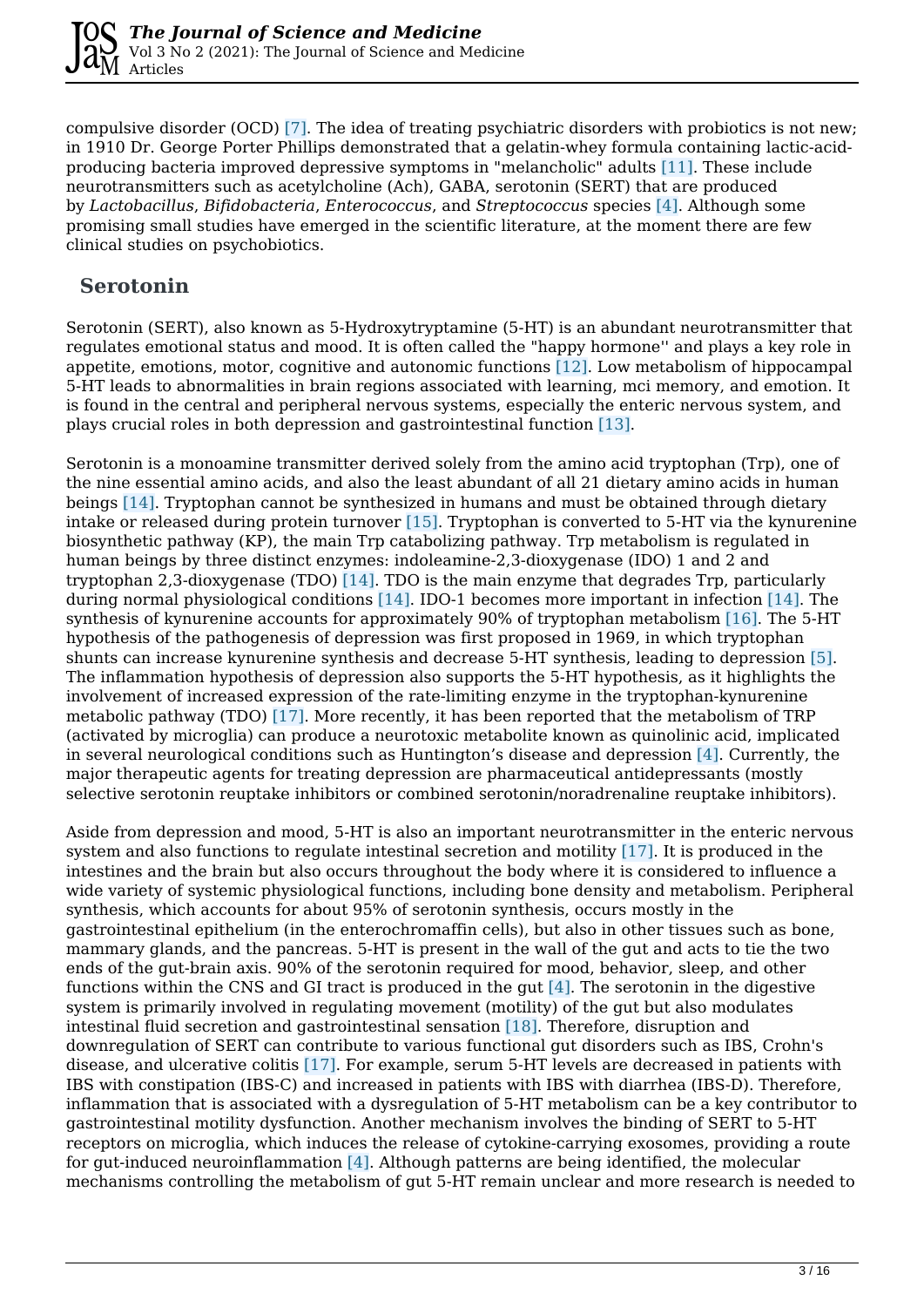improve our understanding of the functions of the different pools of 5-HT in the gut [19].

Pathogenic bacteria can interfere with the synthesis and regulation of SERT. Despite the lack of clinical studies on the topic, a few studies show that disruption in the synthesis of SERT is involved in conditions such as depression and anxiety through mechanisms involving the vagus nerve  $[8]$ . Recent studies suggest that pathogens in the GI tract can disrupt 5-HT synthesis, contributing to symptoms of anxiety. For example, infections with pathogens such as *Campylobacter jejuni* (a foodborne pathogen) and *Citrobacter rodentium* have been shown to initiate anxiety-like behavior. Another pathogen, *Trichuris muris* (T. muris), has the potential to cause moderate colonic inflammation and anxiety-like behavior that was associated with immunological changes, particularly changes in the kynurenine and kynurenine/tryptophan ratios )[5]. The *Oscillibacter* and *Alistipes* type strains, a genus in the phylum of *Bacteroidetes,* have also been more abundant in depressed individuals and more abundant in patients with IBS and Chronic Fatigue Syndrome (CFS)[5]. Also, *Alistipes* species are indole-positive and may affect tryptophan availability, posing the ability to disrupt the balance in the intestinal serotonergic system  $\sqrt{5}$ .

Pathogenic bacteria may be involved in infection-induced inflammation that can contribute to dysregulation in SERT metabolism. Some observe that individuals with major depression have significantly higher concentrations of a pro-inflammatory cytokine, IL-6, in comparison with controls as seen in a meta-analysis of 16 studies [20]. Antidepressants such as selective serotonin reuptake inhibitors (SSRI's) can increase the relative amounts of IL-10, a cytokine that is associated with suppressing inflammation [20]. TRP depletion is implicated in growth inhibition of certain bacteria and parasites, such as C*hlamydia psittaci, Toxoplasma gondii, and Leishmania donovani* [14]. Recent studies also report modulation of TRP metabolism in chronic viral infections, such as Human Immunodeficiency Virus (HIV), Cytomegalovirus (CMV), and Herpes Simplex Virus (HSV) [14]. IDO induction during chronic active Epstein Barr (EBV) infection is also associated with decreased serotonin levels leading to symptoms of mood disturbances. The data discussed suggests that the effects of infection and pathogens, and how they can induce changes in the microbiota, can alter metabolic pathways of serotonin production.

The presence of certain intestinal bacteria and their dysregulation could cause an over-activation of the nucleotide-binding oligomerization domain-like receptor protein 3 (NLRP3) inflammasome in the brain [2]. There is significant research in recent years on the NLRP3 inflammasome and the onset of many neurological diseases such as depression, Alzheimer's disease (AD), and ischemic brain injury [2]. Over-activation of the NLRP3 inflammasome is also linked to the pathogenesis of inflammatory bowel disease, type 2 diabetes, atherosclerosis, and neurodegenerative disorders [9]. The NLRP3 inflammasome is an initiate immune signaling complex that is activated and assembled in response to pathogens or danger signals, leading to the production of pro-inflammatory cytokines such as IL-18 or IL-18 [4]. In the CNS, the activation of the NLRP3 inflammasome in the microglia can impair the blood-brain barrier's permeability and integrity, enabling the peripheral immune cells to enter the CNS and take part in intracerebral inflammatory response through various pathways [2]. Several microbial factors can activate the intestinal inflammasome, which may lead to the production of effector molecules that influence the CNS via the vagus nerve. Targeting NLRP3 inflammasome therefore can become a new target for improving depression treatment outcomes in the future [2].

Abnormal SERT expression can also contribute to a variety of functional GI disorders such as chronic constipation [19]. This is often accompanied by a decreased abundance of *Clostridium, Lactobacillus, Desulfovibrio,* and *Methylobacterium* and an increased abundance *of Bacteroides* and *Akkermansia,* leading to damage of the intestinal barrier. The prolonged residence time of feces in chronic constipation patients may lead to additional intestinal dysbiosis, which may further affect the intestinal immune function, motility, and barrier function  $[21]$ . Therefore, the current data suggest that gut dysbiosis could upregulate the expression of intestinal SERT in the intestine, and then increase the uptake and resolution of intestinal 5-HT to inhibit intestinal motility, causing constipation [21]. Future studies are required to determine whether particular members of the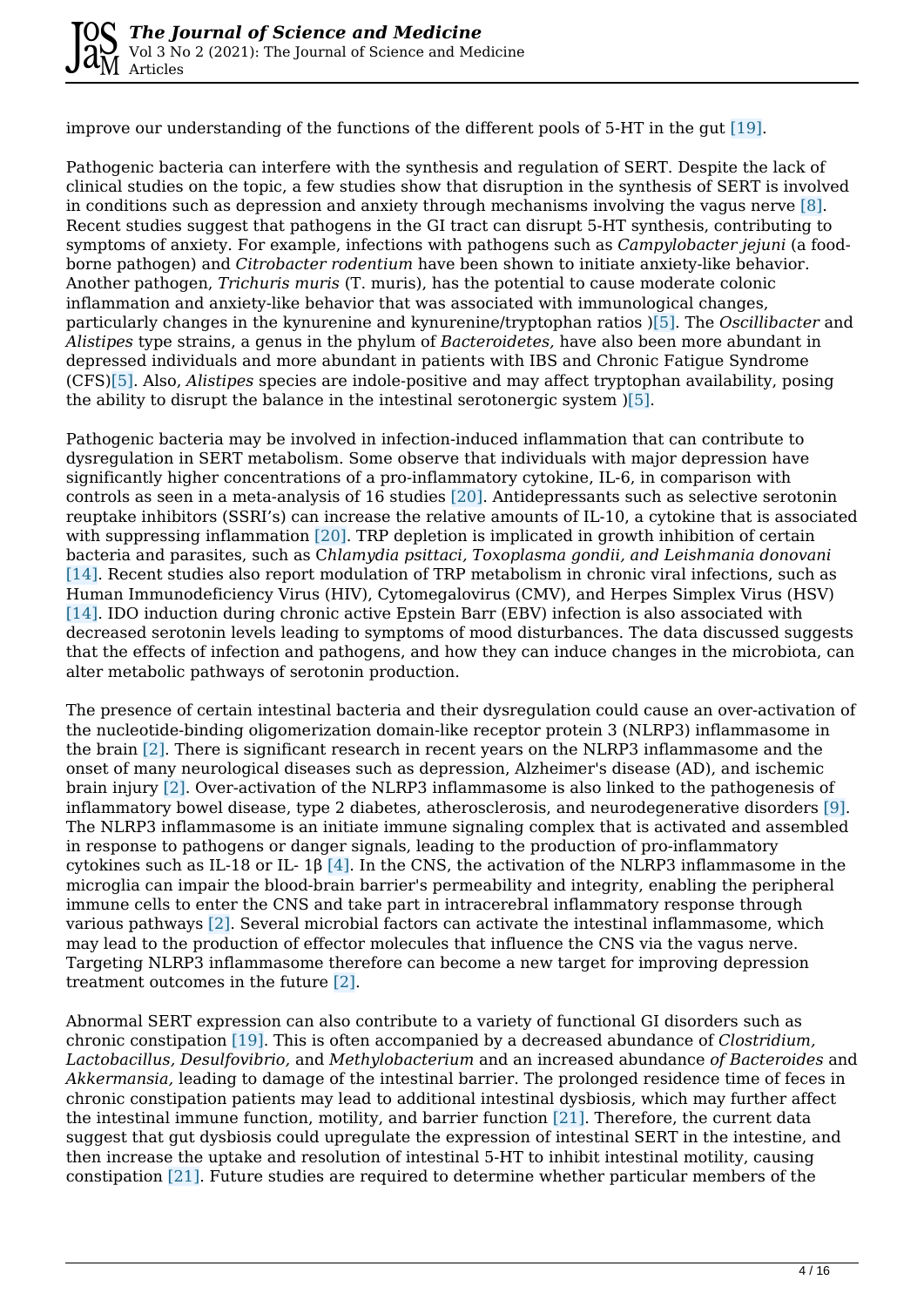microbiota alter host 5-HT biosynthesis to support colonization, growth, or resilience of particular gut microbes. The additional data can further delineate dietary and/or supplementation strategies that may therapeutically modulate disorders that are affected by shifts in the microbiome.

#### **Probiotics and Serotonin**

Probiotic administration can influence the availability of tryptophan, the serotonin precursor. For example, *B. infantis* can affect metabolites of 5-HT with subsequent anti-inflammatory effects and normalization of depression-like behavior. The decrease of pro-inflammatory immune responses (such as IFN-γ, TNF-α, and IL-6), and the elevation of tryptophan by *Bifidobacteria* treatment supported the suggestion that *B. infantis* may possess antidepressant properties [5]. The probiotic *Bifidobacterium infantis 35624* resulted in the reversal of depression-like behavior deficits, *Lactobacillus helveticus NS8, Bifidobacterium longum*, and *Lactobacillus rhamnosus* increase the levels of the 5-HT in the hippocampus of rodents [1].

A study by Cao et al. revealed that *L. acidophilus* and *B. longum* could increase the expression of serotonin in intestinal epithelial cells [21]. According to Wang et al., *L. rhamnosus* is one of the beststudied *Lactobacillus* strains in clinical trials and can increase the expression of serotonin, inducing remission and preventing recurrence of IBD. *B longum, B. infantis, and L. rhamnosus* showed higher 5-HT content in the frontal cortex, and higher expression of 5-hydroxytryptophan (5-HTP). In a study with mild-stress induced mice treated with *B. longum* and *L. rhamnosus*, higher tryptophan hydroxylase (TPH) but lower IDO was observed in the prefrontal cortex and hippocampus [1]. A recent study by Yaghoubfar et al., [22] discussed an association with *Akkermansia muciniphila* and its extracellular vesicles (EVs) on gene expression of the serotonergic system in the colon and hippocampus, promoting both serotonin concentration and signaling/metabolism through the gutbrain axis, though the exact mechanism are not clear [22]. The results of these studies suggest that using probiotics to modulate microbiota could be used therapeutically to modulate neurotransmitters to treat disorders associated with neurotransmitter imbalance. Collectively, these studies suggest that microbiota manipulation using probiotics could be a valid therapeutic strategy in neurotransmitter expression and the conditions that relate to them" [23].

Recent data show that probiotic intake is also related to the NLRP3 inflammasome attenuation and lower levels of pro-inflammatory markers [9]. In the review paper by Kasti et al. (2021), there were reports of reduction in NLRP3 induced inflammation with various strains such as *Lactobacillus johnsonii, Lactobacillus rhamnosus, Bacillus fragilis, Bacillus subtilis,* and *Enterococcus faecalis* [9]. Considering the role of the NLRP3 inflammasome and depression, targeted probiotics that can modulate the NLRP3 inflammasome could be offered as an affordable strategy to treat neurological disorders such as depression.

### **GABA**

Gamma amino butyric acid (GABA) is the main inhibitory neurotransmitter, playing a key role in anxiety and depression in mammals [10]. GABA is involved in regulating blood pressure and heart rate and plays an important role in the perception of pain and anxiety [10]. GABA is synthesized by a pyridoxal-5'-phosphate (PLP) dependent glutamate decarboxylase (GAD) enzyme by the irreversible a-decarboxylation L-glutamate (GLU) [10]. GLU is one of the most abundant amino acids in nature and can act as an excitatory neurotransmitter because of the interaction with specific receptors [24]. Many gram-positive and gram-negative bacterial strains can convert the main stimulatory neurotransmitter glutamate (Glu) to GABA. Among the Gram-negative bacteria able to produce GABA are *the Escherichia coli* (E. Coli) bacterial strains [25], and *Pseudomonas* [26]. Metagenomic data from the Human Microbiome Project show that genes encoding for GAD could be present in a significant portion of the human gut microbiome [27]. According to Pokusaeva and colleagues, the genomes of 26 unique genera were found to possess glutamate decarboxylase orthologs. These include intestinal bacteria such as *Bacteroides spp*. (RA, 31.7%), *Escherichia spp*. (RA, 22.5%), and *Fusobacterium spp*. (RA, 9.9%)[28].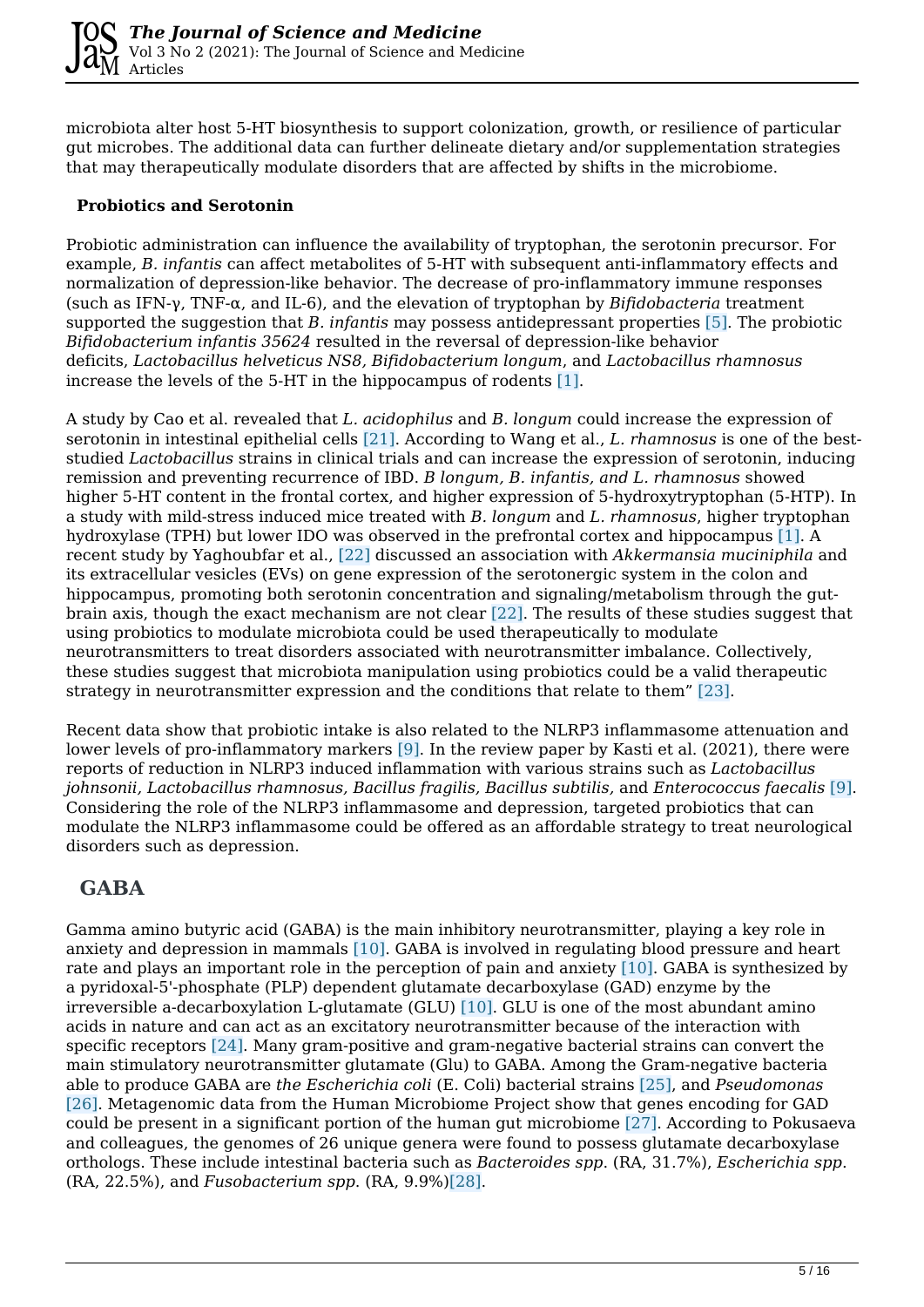GABA levels and GABA receptor activity play a role in anxiety disorders, though the exact mechanism is not fully understood [29]. Clinical research, using pharmaceutical drugs targeting GABA receptors, suggests an overall lower level of GABA neurotransmission in anxiety disorders [30]. It is suggested that the changes in the expression of GABAergic receptors are involved in the pathogenesis of anxiety and depression. In addition to anxiety, low levels of GABA in the central nervous system are associated with depression and insomnia [31]). Several studies have demonstrated the beneficial effects of GABA on sleep. For example, Mabunga, Gonzales, Kim and Choung [32] found that GABA extracts from fermented rice could counter sleep disturbance induced by caffeine in mice. In another prospective trial on 114 adult patients diagnosed with insomnia, GABA derived from rice germ was shown to improve sleep latency [33].

#### **Probiotics and GABA**

Of clinical interest in the treatment of conditions reflective of low GABA levels is the potential use of probiotics to deliver GABA or to modulate GABA receptor activity. According to Sarkar and colleagues, probiotics may differentially alter the expression of inhibitory GABA receptors in a region-dependent manner, modulating regional excitation-inhibition balance. As a result, these changes may be linked to reductions in anxiety-and depression-related behavior [34]. The GABAproducing LAB strains belong to the *Lactobacillus, Lactococcus, Streptococcus,* and *Bifidobacterium* genera, Li and Cao [35]. According to Li and Cao, GABA production is more a function of strain than genera. Of particular interest are the health-promoting lactic acid bacteria strains, such as *L. brevis* that are among the best GABA producers.

In a study by Duranti et al., 2020 [10], they identified seven different bifidobacterial species that express GAD genes in their genomes. These include *B. adolescentis, B. angulatum, B. dentium, B. merycicum, B.moukalabense, B. ruminantium and B. samirii* [10]. It is noteworthy that *B. adolescentis* strains the highest level of prevalence of GAD genes in their genomes, suggesting this strain as a model GABA producer within the *Bifidobacterium* genus, showing an intriguing association between *B. adolescentis* and mental disorders such as anxiety and depression [10].

Another probiotic strain that has gained much attention regarding GABA regulation is *L. rhamnosus*. One landmark study explored the behavioral and physiological effects of administration of *L. rhamnosus* (JB-1) in mice [36]. *L. rhamnosus* dramatically altered GABA activity in the brains of the mice and affected how well they responded to stress. Changes in the expression of GABA receptors were detected in several areas of the brain, including the amygdala and hippocampus (Strandwitz, 2012). In a study by Vlainic and colleagues, it has been shown that intestinal bacteria can produce GABA involved in the regulation of many physiological and psychological processes. Treatment with *L. rhamnosus* has been shown to induce region-dependent alterations in the expression of GABA receptors in the brain [5]. Another study by Jenkins and colleagues showed that chronic treatment with the lactic acid bacteria, *L. rhamnosus* in mice induced alterations in GABA receptors in cortical hippocampus and amygdala, while also reducing stress-induced corticosterone levels and anxiety- and depression-related behavior [16]. The ability of *L. rhamnosus* to alter behavior via the GABAergic response via the vagus nerve supports the theory that GABAmodulating bacteria can affect host behavior [37].

Another bacterium capable of secreting GABA is *Bifidobacterium dentium*, which might play an inhibitory role in inflammation and modulating visceral sensitivity in the intestine [27]. *B. dentium* can survive the harsh acidic environment of the intestine and may have abundant amounts of genes encoding for GAD, making it another model organism for GABA-producing microbes [27]. Although several probiotic supplements containing GABA-producing strains are already being marketed for their effects on mood, more research into the effects of specific strains is warranted.

### **Melatonin**

Melatonin is a natural neurotransmitter-like compound produced primarily by the pineal gland but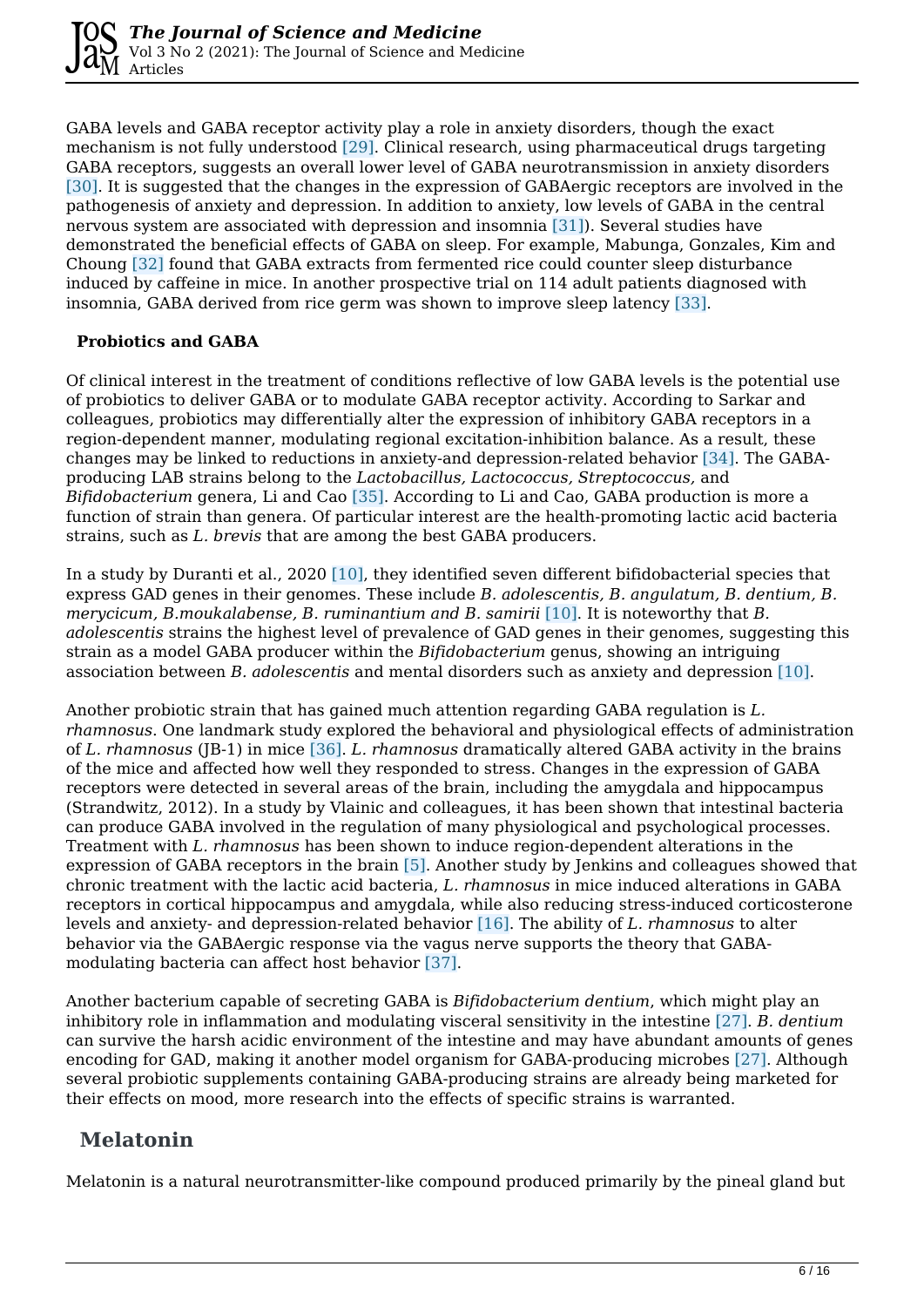

can also be produced in the gastrointestinal tract [38]. In mammals, biosynthesis of melatonin starts with the conversion of the amino acid tryptophan (TRP) to 5-HT to serotonin via a PLP dependent enzyme 5-hydroxytryptophan decarboxylase. Melatonin synthesis is promoted by norepinephrine and requires serotonin as a precursor [39]. The daily pattern of melatonin secretion carries information for circadian and seasonal temporal organization [39]. Other organs that use activated immune-component cells to synthesize melatonin include the skin, GI-tract and lungs [39]. These immune-component cells include monocyte-derived and resident macrophages, microglia, and lymphocytes [39].

Melatonin is involved in regulating many biological and physiological body functions, such as transducing light-dark information to the whole body [39]. According to Malhotra et al. [38] melatonin has a diverse role in the human body. These include regulating the circadian rhythm disturbances and sleep disorders; facilitating "sundowning" in patients with Alzheimer's disease; modulating immunity, stress response, and certain aspects of aging; and playing a role in antioxidant defenses to remediate oxidative stress [38]. Melatonin is involved in various aspects of the innate immune response, such as the reduction of nocturnal melatonin to promote the mobilization of leukocytes [39]. The synthesis of melatonin by macrophages/microglia can increase its phagocytic ability to reduce oxidative stress to take part in the recovery phase of the inflammatory response [39].

There is emerging evidence that melatonin can play a role in neurological conditions such as depression. Since the monoaminergic systems that underlie major depressive disorder (MDD) and melatonin production overlap, melatonin is involved in neuroplasticity [39]. Mood alterations have been studied in models of circadian disruptions. For example, varied depressive symptoms have been observed in seasonal affective disorder, diurnal variations in mood have been observed in naturalistic conditions, and experimental studies have demonstrated an interaction between circadian phase and duration of prior wakefulness affects mood [39]. In animal models, melatonin treatment can significantly reduce the effects of lipopolysaccharide (LPS) and reduced NF-Kb in the cortex and hippocampus, resulting in improvements in depressive symptoms and behaviors [39].

According to Eliasson [40], melatonin also plays a significant role in modulating gut-related conditions. These include reducing abdominal pain in people with inflammatory bowel syndrome (IBS), improving ulcer healing, and preventing harmful substances from damaging the intestinal epithelium [40]. There has been considerable research into the association of IBS and depression with the gut-brain axis and alteration in gut microbes over the last few years [41]. Cytokines and inflammatory markers such as interleukin (IL)-6 and IL-10 are among the many mediators of inflammation and are at the forefront of intestinal inflammatory conditions such as IBS [41]. According to Mudyanadzo et al., the inflammation alters gut microbes and permeability of the gut mucosa, leading to enhanced translocation of neurotransmitters and subsequent activation of the hypothalamic-pituitary-adrenal (HPA) axis which is intrinsic to the pathophysiology of depression [41].

Considering the role of dysbiosis on NLRP3 inflammasome activation, the subsequent proinflammatory cytokine responses and the reports of neuroinflammatory responses in neurodegenerative and psychiatric disorders, melatonin's role in intestinal inflammatory conditions may provide an indirect approach to treatment opportunities for psychiatric disorders such as depression.

#### **Probiotics and Melatonin**

Lactic acid bacteria (LAB) including *L. bulgaricus, L. acidophilus, L. casei, L. plantarum* can synthesize melatonin [42]. Wong et al. [43] studied the effects of a probiotic (VSL#3) on symptoms, psychological and sleep parameters, and pain sensitivity in people with irritable bowel syndrome. VSL#3 is a probiotic compound that contains multiple strains of three viable lyophilized bacteria species: three strains of *Bifidobacterium* (*B. longum*, *B. infantis* and *B. breve*); four strains of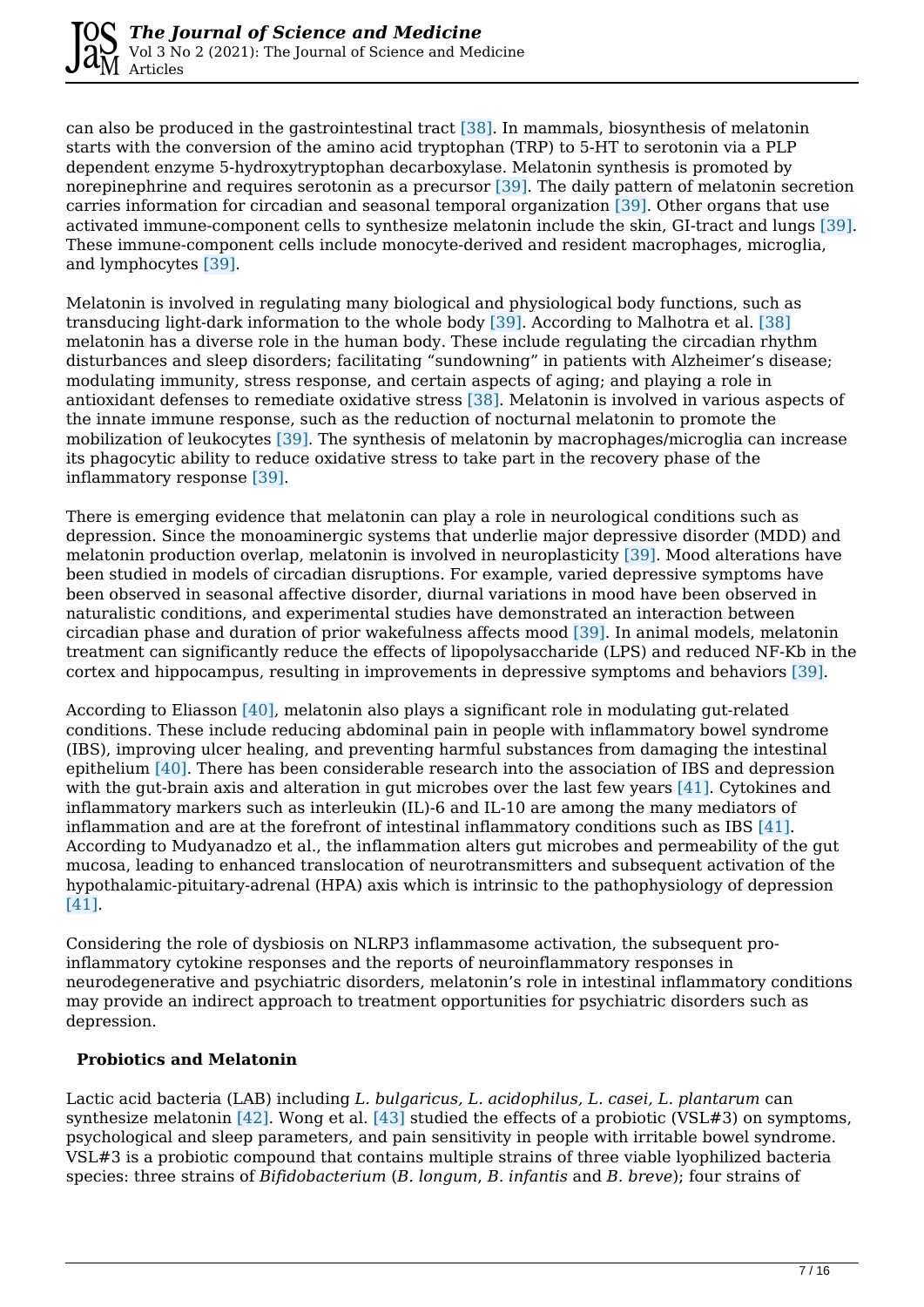

*Lactobacillus* (*L. acidophilus*, *L. casei*, *L. bulgaricus* and *L. plantarum*); and one strain of *Streptococcus* (*S. salivarius* subspecies *thermophilus*). The results showed that the participants, who took the probiotics, saw a significant decrease in abdominal pain duration and distension intensity and an increase in rectal distension pain thresholds. The results also showed an increase in salivary morning melatonin levels in the male participants who were treated with VSL#3, and this was associated with improved satisfaction in bowel habits. These results propose probiotics may act by influencing melatonin production which leads to a reduction in irritable bowel syndrome symptoms [43], which may subsequently improve mood disorders as a secondary benefit [41].

In a study by Jiao et al. [44], researchers looked to isolate and identify root-dwelling, endophytic bacteria from three grapevine varieties. What researchers found was that when the bacteria were cultured in a laboratory, some bacteria strains exuded melatonin. In particular, *Bacillus amyloliquefaciens* SB-9 showed the highest level of *in vitro* melatonin secretion and also produced three intermediates of the melatonin biosynthesis pathway. In addition, other bacteria strains secreted melatonin including, in part, *B. thuringiensis* CS-9 and *Agrobacterium tumefaciens* [44]. The findings of this study demonstrate that some endophytic bacteria have melatonin producing ability that promote endogenous melatonin production in plants, although the mechanisms remain unclear [44]. More investigations are needed to identify the role of melatonin biosynthesis in naturally occurring symbiotic relationships between certain microbes and their host to evaluate their influence on neurotransmitters and their effect on mood disorders.

### **Catecholamines**

Catecholamines (CATs), also known as the "stress hormones", are a set of monoamines comprising a catechol group and an amine side chain. They are known to interact with both the endocrine system as well the nervous system, which is why they are often interchangeably called hormones and neurotransmitters. Three common ones are norepinephrine (noradrenaline), epinephrine (adrenaline), and dopamine [45]. Chromaffin cells of the adrenal medulla and adrenergic and dopaminergic neurons produce all three catecholamines [46]. CATs are derived from L-tyrosine, obtained from either dietary sources or synthesized from phenylalanine in the liver and other tissues. Dopamine, found in the central nervous system, is the first catecholamine synthesized, which is then enzymatically converted to noradrenaline and adrenaline [47].

The communication between microbes and CATs can be considered bi-directional. Dysbiosis of gut microbes, for example, can interfere with the synthesis and regulation of CATs from a bottom-up direction. Certain strains such as *Escherichia, Bacillus*, and *Saccharomyces* produce norepinephrine. *Bacillus* and *Serratia* can produce dopamine [48]. CAT's can also modulate the activity of microbes from a top-down direction. Epinephrine is found to be one neurotransmitter that can modulate the motility of a specific microbe *P. fluorescens* MFN1032by increasing the swarming motility [49]. Norepinephrine can increase the growth of *S. typhimurium* within Peyer's patches, as seen in mouse models. Similarly, incubation in vitro with norepinephrine enhanced the growth of this and other gastrointestinal and oral bacteria including *Fusobacterium nucleatum, Tannerella forsythia, E. coli, Enterobacter spp., Shigella sonnei,* and *C. jejuni" >* [50].

The CATs including dopamine, dopamine-4-O-sulfate, epinephrine, norepinephrine, and norepinephrine-3-O-sulfate have been associated with neurochemical production within the gut microbiome and it has been found that their neurochemicals can influence host physiology and/or behavior [51]. Stress-related hormones, such as noradrenaline, can control bacterial gene expression and the signals that are sent between bacteria. The effects of stress mediators, such as norepinephrine, on the intestinal epithelium, can increase cecal-colonic adherence of *E. coli* strains and has been shown to change *Salmonella* and *E. coli* uptake into Peyer's patches [51]. However, Collins et al. [52] noted that besides stress, gut bacteria and neurotransmitters may also be influenced by many other circumstances, such as changes to the diet, travel, antibiotic use, or other pharmaceuticals that can slow the gut transit time. In summary, complex bi-directional communication occurs between microorganisms and their host via chemical signals such as the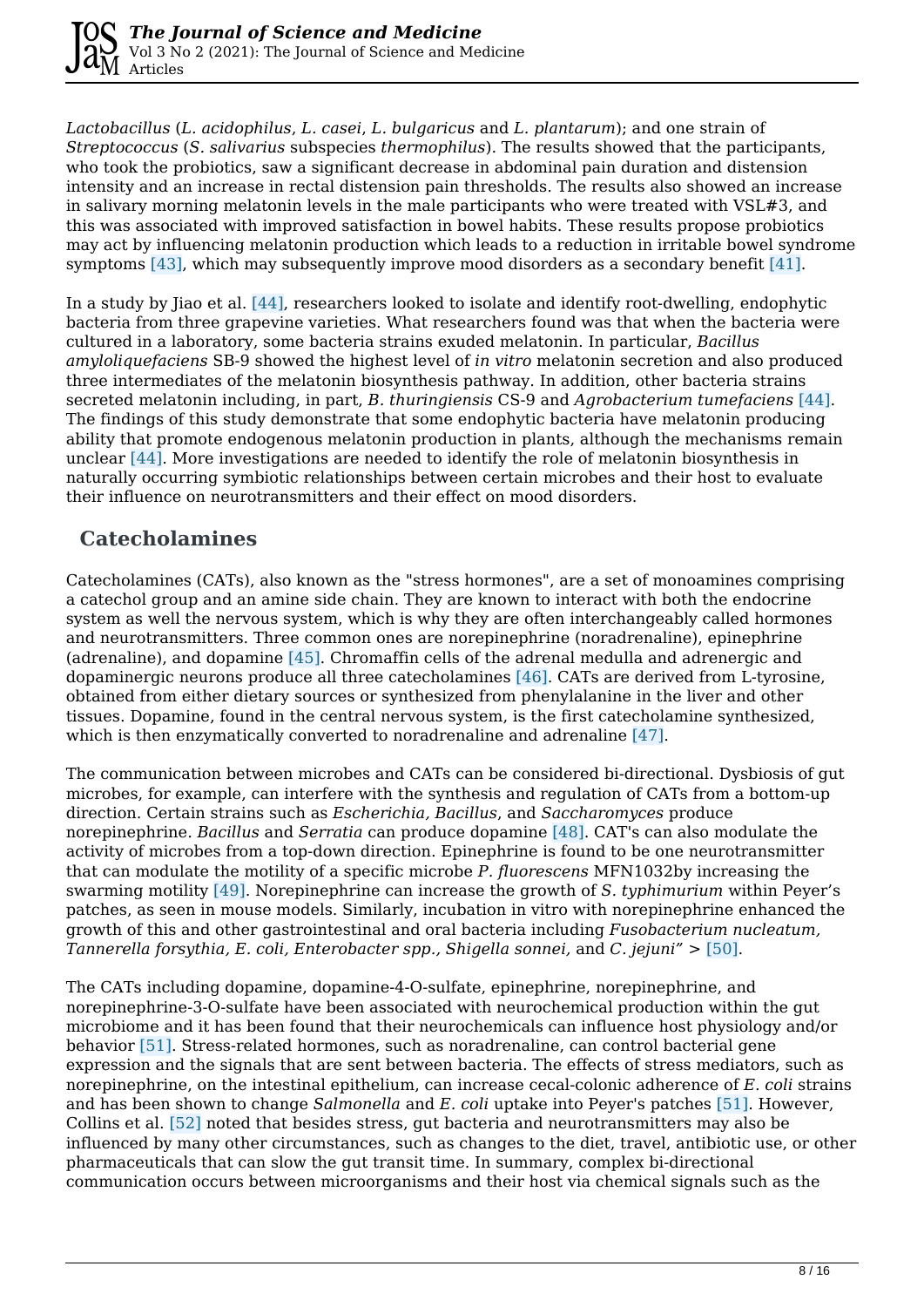ones discussed. A greater understanding of the mechanisms involved in this bi-directional communication could lead to strategies for therapeutic applications.

Catecholamines, along with other neurotransmitters mentioned earlier, are showing a pretty significant role in gastrointestinal (GI) physiology. CATs have multiple roles in the GI tract, including but not limited to, regulating gut motility, aiding in nutrient absorption, gastrointestinal immunity, and in the microbiome [45]. What has gained the most attention recently is CATs ability to influence microbes in bacteria inhabiting the GI tract, particularly *E. coli, Salmonella, H. pylori, Listeria, Campylobacter and Yersinia* [47]. Some studies have shown that catecholamine stress hormones can influence growth, motility, biofilm, information, and/or virulence of intestinal pathogens such *Escherichia coli* and *Salmonella* spp. [53]. They demonstrated this in 1992 when Lyte and Ernst showed in experiments that noradrenaline and adrenaline could significantly increase the growth of *E. coli*, *Yersinia enterocolitica*, and *Pseudomonas aerugiosa* [47]. In 1999, further research indicated that CATs were widespread among both Gram-negative and Grampositive bacteria [47]. However, the increase in growth depended on the type and concentration of the CAT to which the bacteria were exposed [46].

To date, most microbial endocrinology investigations have focused on bacteria's interaction with stress-associated, "fight or flight" biochemicals such as CATs, because of a historic observation that mammals showed an increased risk of developing an infection after periods of exposure to stress [47]. Their role is essential in their ability to cross-talk between the microbes and the immune system [50]. CATs have also revealed the potential impact of these compounds on bacterial infections in humans [46]. CATs, including noradrenaline, are also known to alter gene expression in some bacteria and this results in the preferential growth of some communities [52].

Interestingly, CATs may be associated with an increase of complications related to stress, such as periodontal disease or disorders of the skin such as staphylococcus (Freestone, 2013). For example, noradrenaline, adrenaline, and dopamine were all able to increase staphylococcal growth [47]. Intestinal overgrowth of *E. coli* has also been implicated in laboratory mice when exposed to psychological stress such as restraint . Physically stressing mice by surgery or a short-term period of starvation was found to increase the numbers of *E. coli* adhering to the cecal mucosa when compared to the control [47]. Another study showed elevated plasma noradrenaline and adrenaline levels increased the susceptibility of stressed mice to *Chlamydia trachomatis* infection [47]. Psychologically stressed mice exhibited altered microbial diversity that increased their susceptibility to *C. rodentium* in a way that established an infection [47]. Studies demonstrate CATs can influence pathogen susceptibility to a host defense response. This has been seen with the ability of *Salmonella* to downregulate a host's resistance to antimicrobial peptides while influencing oxidative stress homeostasis in cells  $[54]$ . The results of these studies suggest that the microflora can sense psychological and physical stress [47]. In addition, stress can increase the virulent activity of the microflora (including pathogenic microbes)[47].

#### **Probiotics and CAT's**

There is promising research indicating the role of probiotics and modulation of CATs. A balanced production of the CATs is critical in the management of pathogenic invasion. However, it should be noted that there are still limited studies because of the lack of actual data about luminal catecholamines. Probiotic treatment, such as with *Bifidobacterium*, has demonstrated the ability to modulate behavior, normalize the immune response, and restore basal norepinephrine (NE) concentrations in the brain stem ("Psychobiotics: A Novel Class of Psychotropic - Biological Psychiatry," n.d.). It is becoming apparent that various bacterial strains are associated with CATs such as NE and dopamine. *Lactobacillus rhamnosus* and *Lactobacillus helveticus* were shown to prevent stress-induced memory dysfunction and normalize brain-derived neurotrophic factor (BDNF) expression in the CA1 region of the hippocampus [52]. *L. plantarum* can cause positive changes in emotional behaviors through increasing dopamine and SERT, lowering stress hormones, and reducing inflammation [55]. *Escherichia* and *Streptoccocus* probiotic strains can produce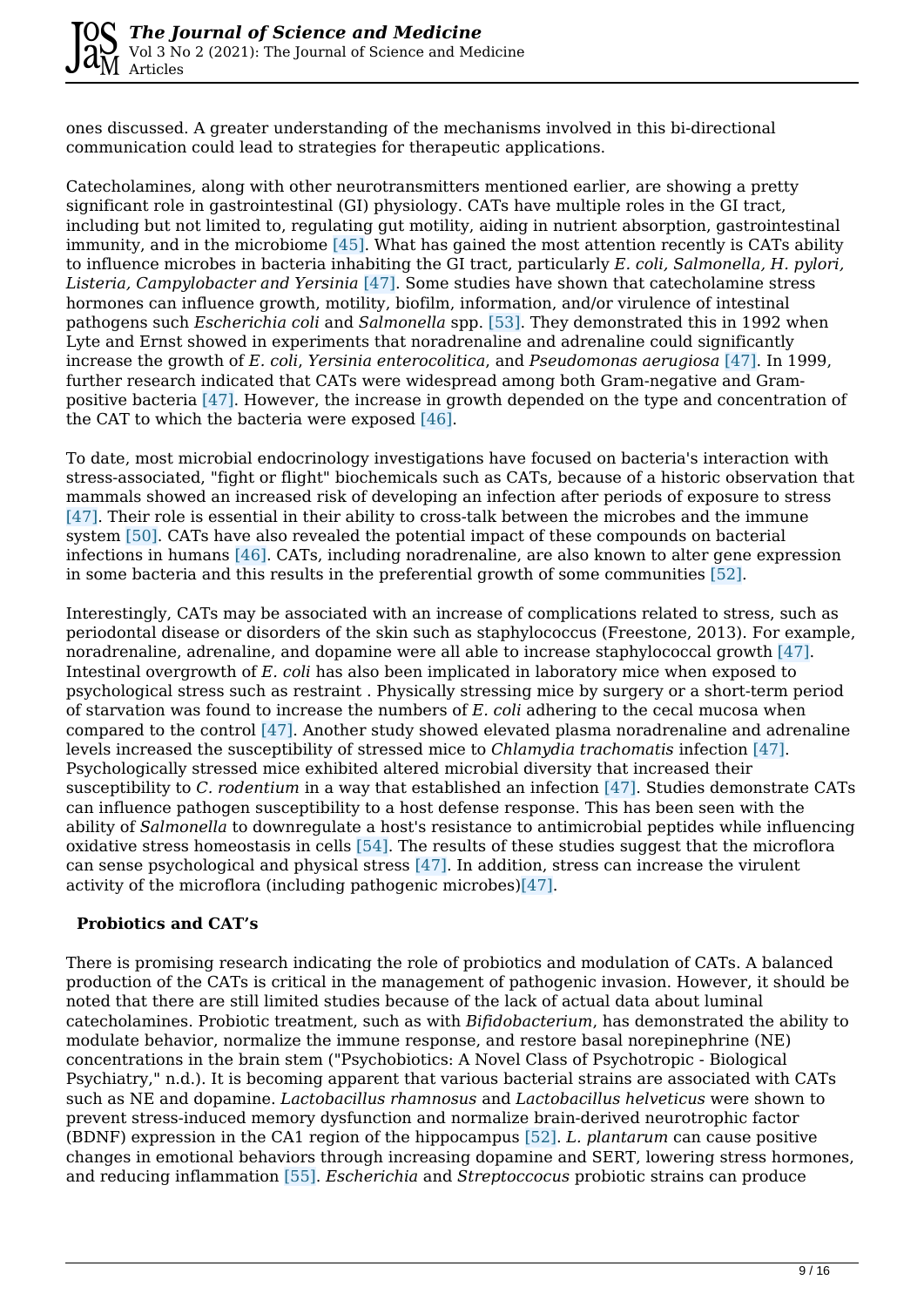norepinephrine [56], while B*acillus* and *Serratia* produce dopamine [57]. Interestingly, various probiotics such as *L. acidophilus, B. infantis, B. longum*, and intestinal microbes such as *Candida* and *Streptococcus* have been found to produce psychotropic effects either by secreting neurotransmitter molecules (such as CATs) or by regulating endocannabinoid receptor expression [58].

## **Histamine**

Histamine is one of several, excitatory (stimulating) neurotransmitters. Histamine is synthesized from histidine via the histidine-decarboxylase enzyme (HDC) [59]. Histamine is traditionally known for the role it plays in allergic reactions [60]. However, histamine is also involved in neurotransmission and can have a major impact on people's emotions and behavior [61]. A growing body of evidence suggests that histamine acts directly on neurons and neuronal structures, and is an active neuromodulator in the developing brain, playing an important role in brain development [62]. Experimental studies show that there are functional interactions between the serotonergic and histaminergic systems that share functions that are often impaired in depression such as appetite, cognition, emotion, and sleep [59]. Histamine H1-receptor activation increases the firing rate of serotonergic neurons, and reduced H1-receptor density is observed in depressed patients that correlate with severity of symptoms [59]. Histamine is also involved in regulating the sleepwake cycle, and in promoting the release of other excitatory (stimulating) neurotransmitters, epinephrine, and norepinephrine [63].

Recent research has identified that systemic inflammation may render some antidepressants ineffective in some people, and histamine may be to blame. According to Munari et al. [59], failure to respond to selective serotonin reuptake inhibitors (SSRIs) may result from abnormalities of neurotransmitter systems that excite serotonergic neurons such as histamine [59]. Research from Dr. Parastoo Hashemi (Imperial College of London, 2021) shows that histamine is a potential key player in depression. Their experiments showed that brain serotonin levels dropped within minutes of LPS injection; it is hypothesized that histamine may have triggered inflammation in the brain, directly inhibiting the release of serotonin by attaching to inhibitory receptors on serotonin neurons (Imperial College of London, 2021). These findings can open new avenues to explore histamine as a causative agent of depression while allowing the development of novel strategies that reduce histamine in the brain to treat depression (Imperial College of London, 2021).

Histamine moves throughout the bloodstream and can affect the gut, lungs, skin, brain, and the entire cardiovascular system. Once histamine is formed it is stored or broken down by an enzyme in either the central nervous system or digestive tract. According to Leech (2018) histamine is produced in the body and is also contained in certain foods. About 1% of the population suffers from adverse reactions to foods that have a normal histamine level (Leech, 2018). These adverse reactions or sensitivities to histamine are known as histamine intolerance (Leech, 2018). The primary enzyme that degrades ingested histamine is diamine oxidase (DAO) through the consumption of foods rich in histamine [64]. A deficiency of DAO is associated with an increased risk factor that a person will develop histamine intolerance  $[64]$ . According to Leech (2018) and Raje et al. [65], there are many reasons a person may have lowered levels of DAO. These include the overuse of antibiotics, irritable bowel syndrome (IBD), consuming foods high in histamine, small intestinal bacterial overgrowth (SIBO), and single nucleotide polymorphisms (SNPs) can affect the level of activity of DAO.

#### **Probiotics and Histamine**

It has been demonstrated that certain strains of bacteria can either produce histamine or degrade histamine. Histamine intolerance may be improved by avoiding the probiotic strains that produce histamine and ensuring the consumption of strains that degrade histamine. Histamine-producing bacteria strains include *L. reuteri*, *L. casei*, and *L. bulgaricus* [66,67]. Histamine-degrading strains include *L. rhamnosus*, *L. plantarum*, and Bifidobacteria [68-70]. According to Thomas et al. [66]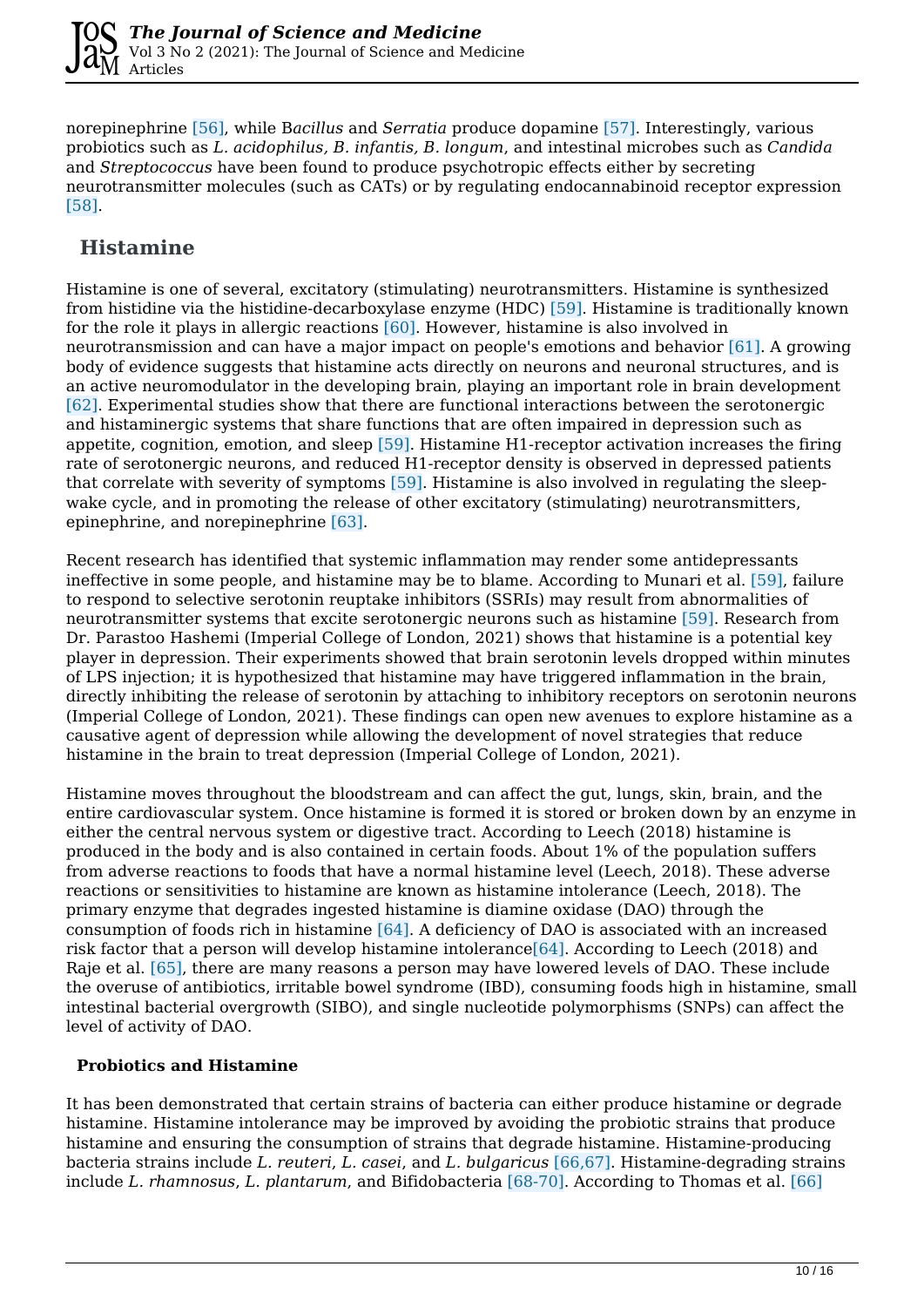beneficial microbes such as *Lactobacillus reuteri (L. reuteri)* can play a role in producing biologically active compounds that can regulate the mucosal immune system. Some fermentative bacteria including some strains of *Lactobacilli* spp. can produce histamine from L-histidine through the histidine decarboxylase enzyme. The study concluded that *L. reuteri,* which is a component of the gut microbiome, can transform L-histidine (dietary component) into the immunoregulatory signal, histamine, which suppresses proinflammatory TNF production [66].

Nealon et al. (2017) also found a positive relationship between histamine and *Lactobacillus reuteri (L. reuteri).*The study focused on the human rotavirus (HRV), which is the leading cause of severe childhood diarrhea. Histamine was also positively impacted in this study. In this study, histamine decreased 0.19-fold in the LIC metabolites and increased 1.57-fold in the serum of probiotics and rice bran group as compared to the probiotic group only. Previous investigations with *Lactobacillus reuteri* also showed that probiotics can use a bacterial-derived histidine deacetylase to convert dietary histidine into histamine in the colonic lumen, which can act on H2 receptors to suppress colonic inflammation and reduce damage to the colonic epithelium (Nealon et al., 2017). A study by Gao et al. [71] showed that defined probiotic strains of *Lactobacillus reuteri (L. reuteri)* suppress intestinal inflammation. *L. reuteri* is a beneficial microbe that has been used as a probiotic for over two decades. Reports show that *L. reuteri* works to suppress proinflammatory cytokines in the intestinal epithelial cells and monocytes and can play a role in reducing intestinal inflammation [71] . These are important findings because incorporating these specific beneficial probiotic strains as part of a person's care plan can suppress intestinal inflammation in disorders such as IBD [71]. Because of the growing evidence showing increased inflammation in depressed individuals (as evidenced in elevations in inflammatory biomarkers), and the association with intestinal disorders such as IBD and inflammation [72], strategies to reduce intestinal inflammation may prove beneficially therapeutically in the treatment of neurological conditions such as depression.

## **Conclusion**

The latest research demonstrates that the human microbiome plays a vital role in regulating human health, particularly mental health. It is well established that the microbiota are a significant player, both negatively and positively, in regulating critical neurotransmitters that affect the human body. Research shows that pathogenic, commensal, and probiotic bacteria play a critical role in influencing the functioning of many important neurotransmitters. Research also shows that these neurotransmitters take part in regulating important functions of the body, such as gastrointestinal motility and secretions, hormonal balance, and the neuroimmune axis, which affects depression and mood states. Psychobiotics research offers viable solutions for individuals who are suffering from conditions associated with dysregulation of neurotransmitters because of compromised gut microbiota. These solutions may offer viable alternatives to current options that can be invasive and often have some undesirable side effects.

However, this field is still in its infancy, and there is a vast amount of opportunity for future research on this topic. Further studies should evaluate mechanisms of microbial action and the further development of probiotics and functional foods that may aid in the therapy of chronic ailments associated with disruptions of the microbiome. These conditions include but are not limited to, depression, anxiety, autism, multiple sclerosis, as well as various gastrointestinal and metabolic disorders. The growing prevalence of these conditions, despite the availability of pharmaceuticals, demonstrates that viable alternatives are in need. The future looks promising, as scientists continue to unravel the mechanisms that underlie the gut-brain axis, to facilitate methods to manipulate gut microbiota. These findings might lead to innovative therapies for the management of disorders of the neuroendocrine system.

## **Acknowledgment**

The authors of this article would like to thank Dr. Elizabeth Lipski PhD, CNS, FACN, BCHN,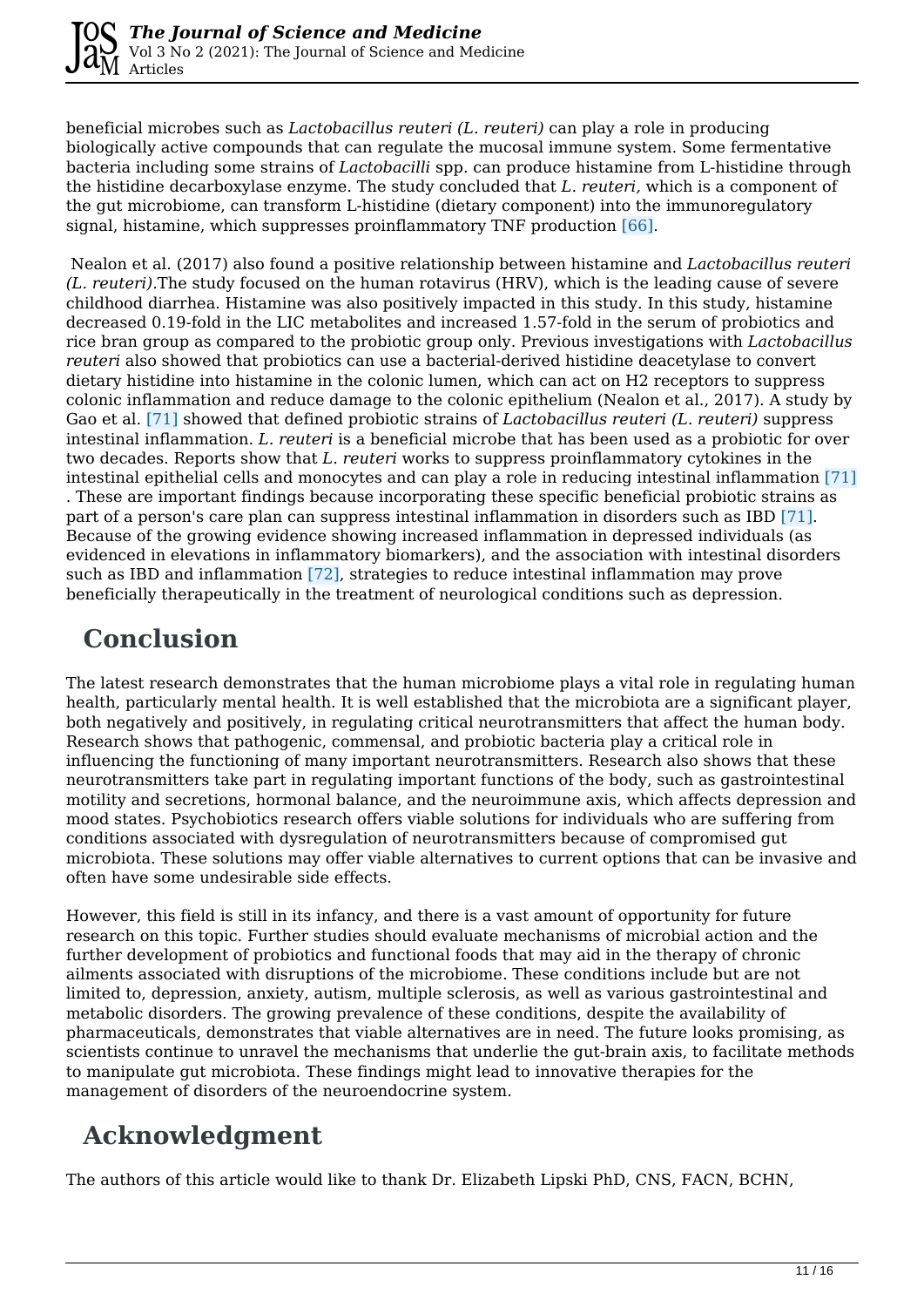IFMCP, LDN, for providing her expertise and help in editing and factual review of all aspects of this manuscript.

#### **No Conflict of Interest**

The authors of this article are not paid contributors and they have no conflicts of interest to the editors of the journal at the time of submission. These include but are not limited to all financial and non-financial interests and relationships, direct employment with a private sector entity, and service on private and non-profit boards and advisory panels, whether paid or unpaid.

## **References**

- 1. Huang Fei, Wu Xiaojun. Brain Neurotransmitter Modulation by Gut Microbiota in Anxiety and Depression. *Frontiers in Cell and Developmental Biology.* 2021; [9DOI](https://doi.org/10.3389/fcell.2021.649103)
- 2. Yu Qingying, Zhao Tingting, Liu Molin, Cao Duo, Li Jiaxin, Li Yanling, Xia Mengyao, Wang Xiaoyu, Zheng Tingting, Liu Chuanguo, Mu Xiangyu, Sun Peng. Targeting NLRP3 Inflammasome in Translational Treatment of Nervous System Diseases: An Update. *Frontiers in Pharmacology.* 2021; 12[DOI](https://doi.org/10.3389/fphar.2021.707696)
- 3. Farzi Aitak, Fröhlich Esther E., Holzer Peter. Gut Microbiota and the Neuroendocrine System. *Neurotherapeutics.* 2018; 15(1[\)DOI](https://doi.org/10.1007/s13311-017-0600-5)
- 4. Rutsch Andrina, Kantsjö Johan B., Ronchi Francesca. The Gut-Brain Axis: How Microbiota and Host Inflammasome Influence Brain Physiology and Pathology. *Frontiers in Immunology.* 2020; 11[DOI](https://doi.org/10.3389/fimmu.2020.604179)
- 5. Vlaini| Vlaini| Josipa, Šuran Jelena, Vlaini| Toni, Letizia Vukorep Antonella. Probiotics as an Adjuvant Therapy in Major Depressive Disorder. *Current Neuropharmacology.* 2016; 14(8)[DOI](https://doi.org/10.2174/1570159x14666160526120928)
- 6. Donaldson Gregory P., Lee S. Melanie, Mazmanian Sarkis K.. Gut biogeography of the bacterial microbiota. *Nature Reviews Microbiology.* 2015; 14(1[\)DOI](https://doi.org/10.1038/nrmicro3552)
- 7. Dolan KE, Finley HJ, Burns CM, Gasta MG, Gossard CM, Parker EC, Pizano JM, Willamson CB, Lipski EA. Probiotics and Disease: A Comprehensive Summary-Part 1, Mental and Neurological Health. *Integr Med (Encinitas).* 2016:46-58. [PubMed](https://www.ncbi.nlm.nih.gov/pubmed/27980495)
- 8. Foster Jane, Zhou Linghong (Linda). Psychobiotics and the gut–brain axis: in the pursuit of happiness. *Neuropsychiatric Disease and Treatment.* 2015. [DOI](https://doi.org/10.2147/ndt.s61997)
- 9. Kasti Arezina N., Synodinou Kalliopi D., Pyrousis Ioannis A., Nikolaki Maroulla D., Triantafyllou Konstantinos D.. Probiotics Regulating Inflammation via NLRP3 Inflammasome Modulation: A Potential Therapeutic Approach for COVID-19. *Microorganisms.* 2021; 9(11)[DOI](https://doi.org/10.3390/microorganisms9112376)
- 10. Duranti Sabrina, Ruiz Lorena, Lugli Gabriele Andrea, Tames Héctor, Milani Christian, Mancabelli Leonardo, Mancino Walter, Longhi Giulia, Carnevali Luca, Sgoifo Andrea, Margolles Abelardo, Ventura Marco, Ruas-Madiedo Patricia, Turroni Francesca. Bifidobacterium adolescentis as a key member of the human gut microbiota in the production of GABA. *Scientific Reports.* 2020; 10(1[\)DOI](https://doi.org/10.1038/s41598-020-70986-z)
- 11. Slyepchenko Anastasiya, Maes Michael, Jacka Felice N., Köhler Cristiano A., Barichello Tatiana, McIntyre Roger S., Berk Michael, Grande Iria, Foster Jane A., Vieta Eduard, Carvalho André F.. Gut Microbiota, Bacterial Translocation, and Interactions with Diet: Pathophysiological Links between Major Depressive Disorder and Non-Communicable Medical Comorbidities. *Psychotherapy and Psychosomatics.* 2016; 86(1[\)DOI](https://doi.org/10.1159/000448957)
- 12. Lv Junhua, Liu Feng. The Role of Serotonin beyond the Central Nervous System during Embryogenesis. *Frontiers in Cellular Neuroscience.* 2017; 1[1DOI](https://doi.org/10.3389/fncel.2017.00074)
- 13. McIntosh Janes. What is serotonin and what does it do?. 2018.
- 14. Mehraj Vikram, Routy Jean-Pierre. Tryptophan Catabolism in Chronic Viral Infections: Handling Uninvited Guests. *International Journal of Tryptophan Research.* 2015; 8[DOI](https://doi.org/10.4137/ijtr.s26862)
- 15. Corano Scheri Giuseppe, Fard Saeid Najafi, Schietroma Ivan, Mastrangelo Andrea, Pinacchio Claudia, Giustini Noemi, Serafino Sara, De Girolamo Gabriella, Cavallari Eugenio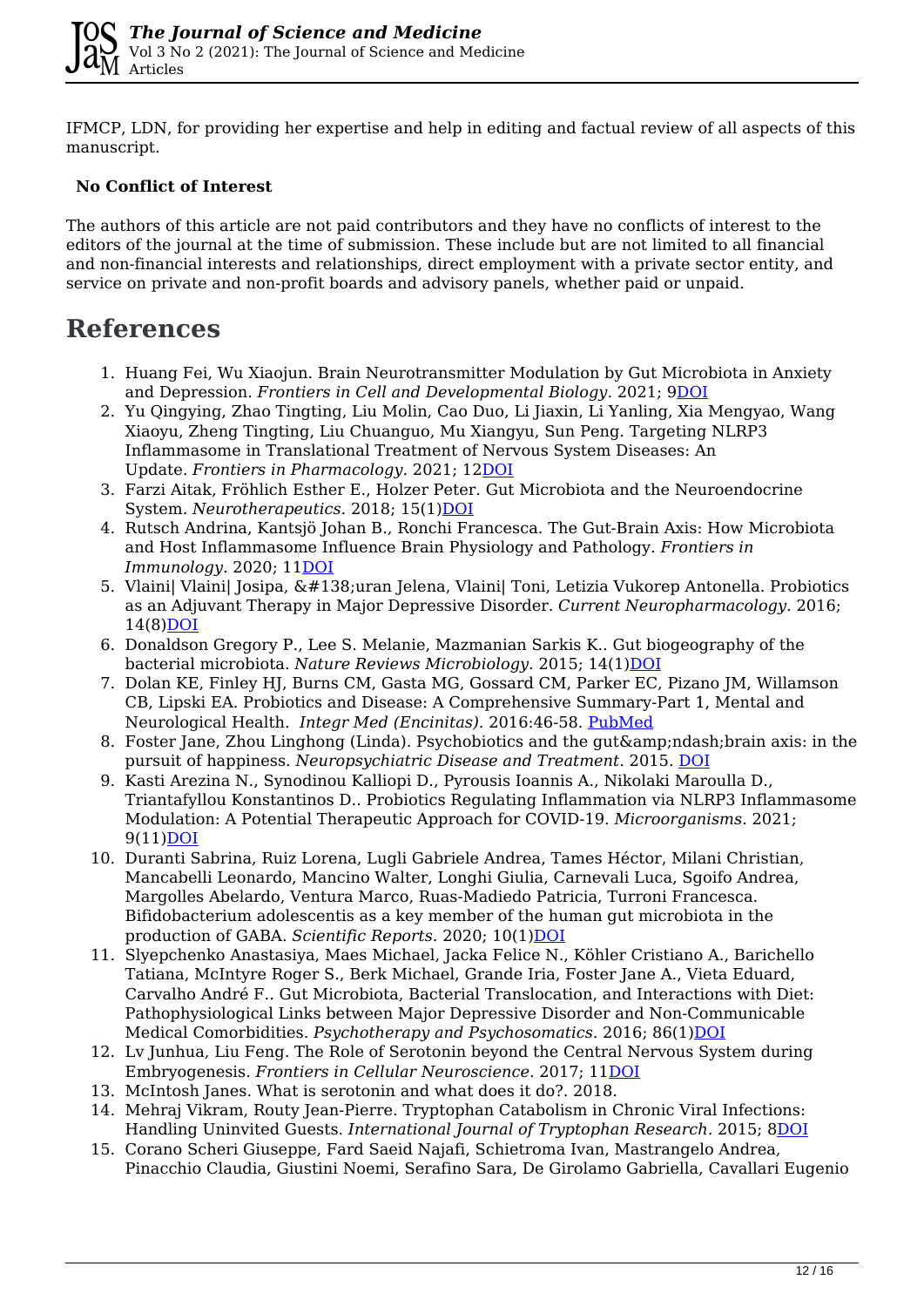Nelson, Statzu Maura, Laghi Luca, Vullo Annamaria, Ceccarelli Giancarlo, Vullo Vincenzo, d'Ettorre Gabriella. Modulation of Tryptophan/Serotonin Pathway by Probiotic Supplementation in Human Immunodeficiency Virus–Positive Patients: Preliminary Results of a New Study Approach. *International Journal of Tryptophan Research.* 2017; 10[DOI](https://doi.org/10.1177/1178646917710668)

- 16. Jenkins Trisha, Nguyen Jason, Polglaze Kate, Bertrand Paul. Influence of Tryptophan and Serotonin on Mood and Cognition with a Possible Role of the Gut-Brain Axis. *Nutrients.* 2016; 8(1[\)DOI](https://doi.org/10.3390/nu8010056)
- 17. Lu Xiaofang, Wang Yuefen, Liu Chunyan, Wang Yangang. Depressive disorder and gastrointestinal dysfunction after myocardial infarct are associated with abnormal tryptophan-5-hydroxytryptamine metabolism in rats. *PLOS ONE.* 2017; 12(2)[DOI](https://doi.org/10.1371/journal.pone.0172339)
- 18. Wang Y. M., Ge X. Z., Wang W. Q., Wang T., Cao H. L., Wang B. L., Wang B. M.. Lactobacillus rhamnosusGG supernatant upregulates serotonin transporter expression in intestinal epithelial cells and mice intestinal tissues. *Neurogastroenterology & Motility.* 2015; 27(9)[DOI](https://doi.org/10.1111/nmo.12615)
- 19. Yano Jessica M., Yu Kristie, Donaldson Gregory P., Shastri Gauri G., Ann Phoebe, Ma Liang, Nagler Cathryn R., Ismagilov Rustem F., Mazmanian Sarkis K., Hsiao Elaine Y.. Indigenous Bacteria from the Gut Microbiota Regulate Host Serotonin Biosynthesis. *Cell.* 2015; 161(2)[DOI](https://doi.org/10.1016/j.cell.2015.02.047)
- 20. Latalova Klara, Hajda Miroslav, Prasko Jan. CAN GUT MICROBES PLAY A ROLE IN MENTAL DISORDERS AND THEIR TREATMENT?. *Psychiatria Danubina.* 2017; 29(1)[DOI](https://doi.org/10.24869/psyd.2017.28)
- 21. Cao Hailong, Liu Xiang, An Yingying, Zhou Guoqiong, Liu Yanrong, Xu Mengque, Dong Wenxiao, Wang Sinan, Yan Fang, Jiang Kui, Wang Bangmao. Dysbiosis contributes to chronic constipation development via regulation of serotonin transporter in the intestine. *Scientific Reports.* 2017; 7(1)[DOI](https://doi.org/10.1038/s41598-017-10835-8)
- 22. Yaghoubfar Rezvan, Behrouzi Ava, Ashrafian Fatemeh, Shahryari Arefeh, Moradi Hamid Reza, Choopani Samira, Hadifar Shima, Vaziri Farzam, Nojoumi Seyed Ali, Fateh Abolfazl, Khatami Shohreh, Siadat Seyed Davar. Modulation of serotonin signaling/metabolism by Akkermansia muciniphila and its extracellular vesicles through the gut-brain axis in mice. *Scientific Reports.* 2020; 10(1[\)DOI](https://doi.org/10.1038/s41598-020-79171-8)
- 23. Clarke G, Grenham S, Scully P, Fitzgerald P, Moloney R D, Shanahan F, Dinan T G, Cryan J F. The microbiome-gut-brain axis during early life regulates the hippocampal serotonergic system in a sex-dependent manner. *Molecular Psychiatry.* 2012; 18(6)[DOI](https://doi.org/10.1038/mp.2012.77)
- 24. Albarracin SL, Baldeon ME, Sangronis E, Petruschina AC, Reyes FGR. . L-glutamate: a key amino acid for senory and metabolic functions. *Arch Latinoam Nutr.* 2016; 66(2):101-112. [PubMed](https://www.ncbi.nlm.nih.gov/pubmed/29737666.)
- 25. Richard HT, Foster JW. Acid resistance in Escherichia coli. *Advances in applied microbiology.* 2003; 52:167-186. [DOI](https://doi.org/10.1016/s0065-2164(03)01007-4)
- 26. Dhakal Radhika, Bajpai Vivek K., Baek Kwang-Hyun. Production of gaba (γ aminobutyric acid) by microorganisms: a review. *Brazilian Journal of Microbiology.* 2012; 43(4)[DOI](https://doi.org/10.1590/s1517-83822012000400001)
- 27. Pokusaeva K., Johnson C., Luk B., Uribe G., Fu Y., Oezguen N., Matsunami R. K., Lugo M., Major A., Mori-Akiyama Y., Hollister E. B., Dann S. M., Shi X. Z., Engler D. A., Savidge T., Versalovic J.. GABA-producingBifidobacterium dentiummodulates visceral sensitivity in the intestine. *Neurogastroenterology & Motility.* 2016; 29(1)[DOI](https://doi.org/10.1111/nmo.12904)
- 28. Kajimoto Osami, Hirata Hiroshi, Nakagawa Satoshi, Kajimoto Yoshitaka, Hayakawa Kazuhito, Kimura Masayuki. Hypotensive Effect of Fermented Milk Containing .GAMMA.-Aminobutyric Acid (GABA) in Subjects with High Normal Blood Pressure. *NIPPON SHOKUHIN KAGAKU KOGAKU KAISHI.* 2004; 51(2[\)DOI](https://doi.org/10.3136/nskkk.51.79)
- 29. Lydiard RB. The role of GABA in anxiety disorders. *The Journal of clinical psychiatry.* 2003; 64:21-27.
- 30. Nemeroff Charles B., Heim Christine M., Thase Michael E., Klein Daniel N., Rush A. John, Schatzberg Alan F., Ninan Philip T., McCullough James P., Weiss Paul M., Dunner David L., Rothbaum Barbara O., Kornstein Susan, Keitner Gabor, Keller Martin B.. Differential responses to psychotherapy versus pharmacotherapy in patients with chronic forms of major depression and childhood trauma. *Proceedings of the National Academy of Sciences.*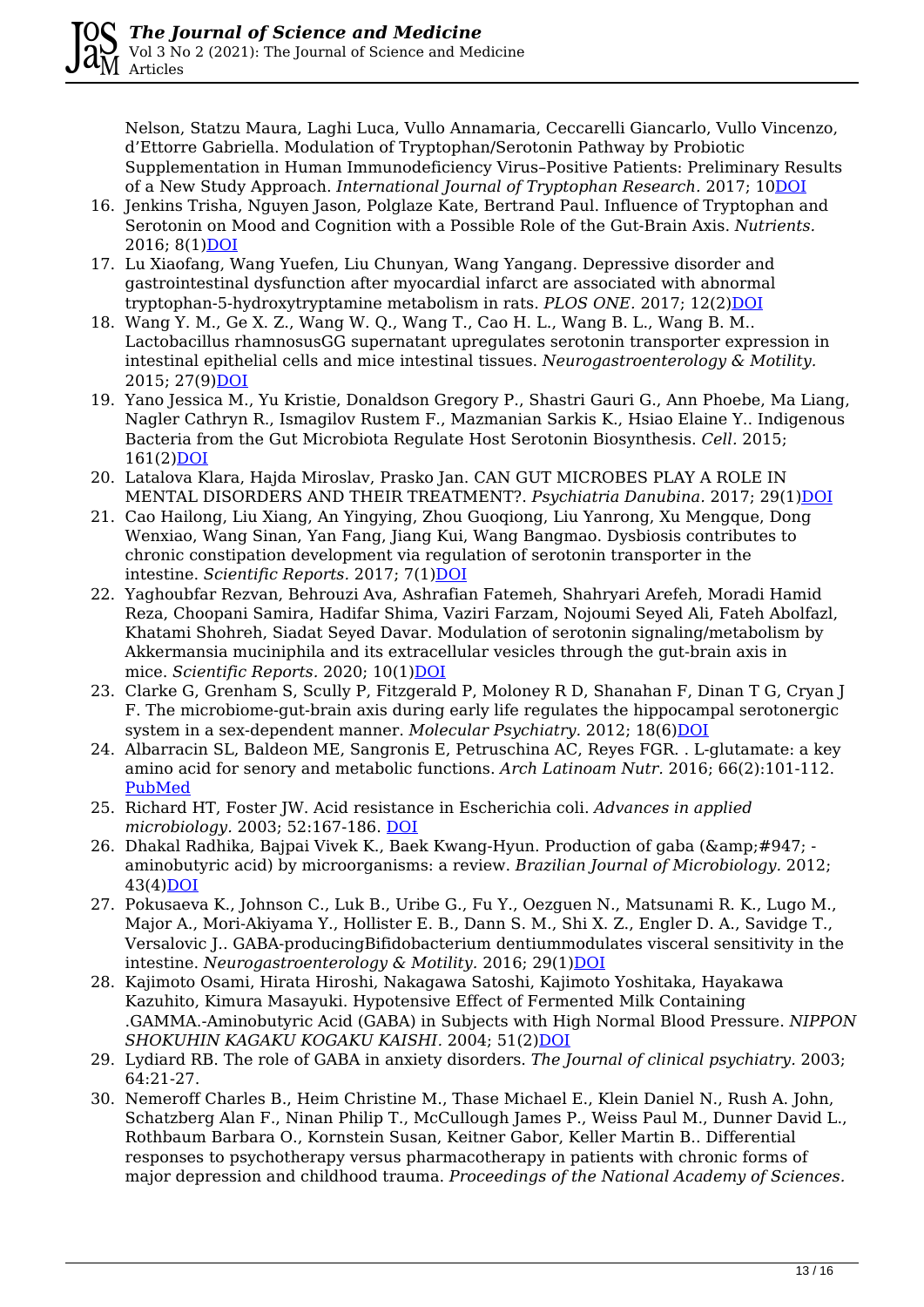2003; 100(24[\)DOI](https://doi.org/10.1073/pnas.2336126100)

- 31. Weeks BS. Formulations of dietary supplements and herbal extracts for relaxation and anxiolytic action: Relarian. *Medical Science Monitor.* 2009; 15(11):252-256.
- 32. Mabunga Darine Froy N., Gonzales Edson Luck T., Kim Hee Jin, Choung Se Young. Treatment of GABA from Fermented Rice Germ Ameliorates Caffeine-Induced Sleep Disturbance in Mice. Biomolecules & Therapeutics. 2015; 23(3[\)DOI](https://doi.org/10.4062/biomolther.2015.022)
- 33. Shin Yu Yong, Byun Jung-Ick, Chung Sung-Eun, Seong Min-Ji, Cho Han-Ah, Cha Hyun Keuk, Shin Won Chul. Effect of Low and High-Dose GABA from Unpolished Rice-Germ on Timing and Quality of Sleep: A Randomized Double-Blind Placebo-Controlled Trial. *Journal of Sleep Medicine.* 2016; 13(2)*[DOI](https://doi.org/10.13078/jsm.16011)*
- 34. Sarkar Amar, Lehto Soili M., Harty Siobhán, Dinan Timothy G., Cryan John F., Burnet Philip W.J.. Psychobiotics and the Manipulation of Bacteria–Gut–Brain Signals. *Trends in Neurosciences.* 2016; 39(11[\)DOI](https://doi.org/10.1016/j.tins.2016.09.002)
- 35. Li Haixing, Cao Yusheng. Lactic acid bacterial cell factories for gamma-aminobutyric acid. Amino Acids. 2010; 39(5)[DOI](https://doi.org/10.1007/s00726-010-0582-7)
- 36. Bravo Javier A., Forsythe Paul, Chew Marianne V., Escaravage Emily, Savignac Hélène M., Dinan Timothy G., Bienenstock John, Cryan John F.. Ingestion of  $\<$ lt;i $\>$ gt;Lactobacillus $<$ lt;/i $<$ qt; strain regulates emotional behavior and central GABA receptor expression in a mouse via the vagus nerve. *Proceedings of the National Academy of Sciences.* 2011; 108(38[\)DOI](https://doi.org/10.1073/pnas.1102999108)
- 37. Stewart Eric J.. Growing Unculturable Bacteria. *Journal of Bacteriology.* 2012; 194(16) DOI
- 38. Malhotra S, Sawhney G, Pandhi P. The Therapeutic Potential of Melatonin: A Review of the Science.. *Medscape.* 2004.
- 39. Tonon André C., Pilz Luísa K., Markus Regina P., Hidalgo Maria Paz, Elisabetsky Elaine. Melatonin and Depression: A Translational Perspective From Animal Models to Clinical Studies. *Frontiers in Psychiatry.* 2021; 1[2DOI](https://doi.org/10.3389/fpsyt.2021.638981)
- 40. Eliasson L.. Melatonin heals the gut. Acta Physiologica. 2014; 212(2)[DOI](https://doi.org/10.1111/apha.12364)
- 41. Mudyanadzo Tatenda A, Hauzaree Chandanbindya, Yerokhina Oksana, Architha Nalini Narayanan, Ashqar Hasan M. Irritable Bowel Syndrome and Depression: A Shared Pathogenesis. *Cureus.* 2018. [DOI](https://doi.org/10.7759/cureus.3178)
- 42. Pessione Enrica, Cirrincione Simona. Bioactive Molecules Released in Food by Lactic Acid Bacteria: Encrypted Peptides and Biogenic Amines. *Frontiers in Microbiology.* 2016; [7DOI](https://doi.org/10.3389/fmicb.2016.00876)
- 43. Wong Reuben K., Yang Cao, Song Guang-Hui, Wong Jennie, Ho Khek-Yu. Melatonin Regulation as a Possible Mechanism for Probiotic (VSL#3) in Irritable Bowel Syndrome: A Randomized Double-Blinded Placebo Study. *Digestive Diseases and Sciences.* 2014; 60(1)[DOI](https://doi.org/10.1007/s10620-014-3299-8)
- 44. Jiao Jian, Ma Yaner, Chen Sha, Liu Chonghuai, Song Yuyang, Qin Yi, Yuan Chunlong, Liu Yanlin. Melatonin-Producing Endophytic Bacteria from Grapevine Roots Promote the Abiotic Stress-Induced Production of Endogenous Melatonin in Their Hosts. *Frontiers in Plant Science.* 2016; 7[DOI](https://doi.org/10.3389/fpls.2016.01387)
- 45. Mittal Rahul, Debs Luca H., Patel Amit P., Nguyen Desiree, Patel Kunal, O'Connor Gregory, Grati M'hamed, Mittal Jeenu, Yan Denise, Eshraghi Adrien A., Deo Sapna K., Daunert Sylvia, Liu Xue Zhong. Neurotransmitters: The Critical Modulators Regulating Gut–Brain Axis. *Journal of Cellular Physiology.* 2017; 232(9)[DOI](https://doi.org/10.1002/jcp.25518)
- 46. E. Walker C.. Effects of Catecholamines on Gut Microflora and Potential for Beta-Adrenergic Agonists to Impact Ruminal Fermentation. *The Open Agriculture Journal.* 2012; 6(1[\)DOI](https://doi.org/10.2174/1874331501206010057)
- 47. Freestone Primrose. Communication between Bacteria and Their Hosts. *Scientifica.* 2013; 201[3DOI](https://doi.org/10.1155/2013/361073)
- 48. Fond G., Boukouaci W., Chevalier G., Regnault A., Eberl G., Hamdani N., Dickerson F., Macgregor A., Boyer L., Dargel A., Oliveira J., Tamouza R., Leboyer M.. The "psychomicrobiotic": Targeting microbiota in major psychiatric disorders: A systematic review. *Pathologie Biologie.* 2015; 63(1)[DOI](https://doi.org/10.1016/j.patbio.2014.10.003)
- 49. Biaggini Kelly, Barbey Corinne, Borrel Valérie, Feuilloley Marc, Déchelotte Pierre, Connil Nathalie. The pathogenic potential of Pseudomonas fluorescens MFN1032 on enterocytes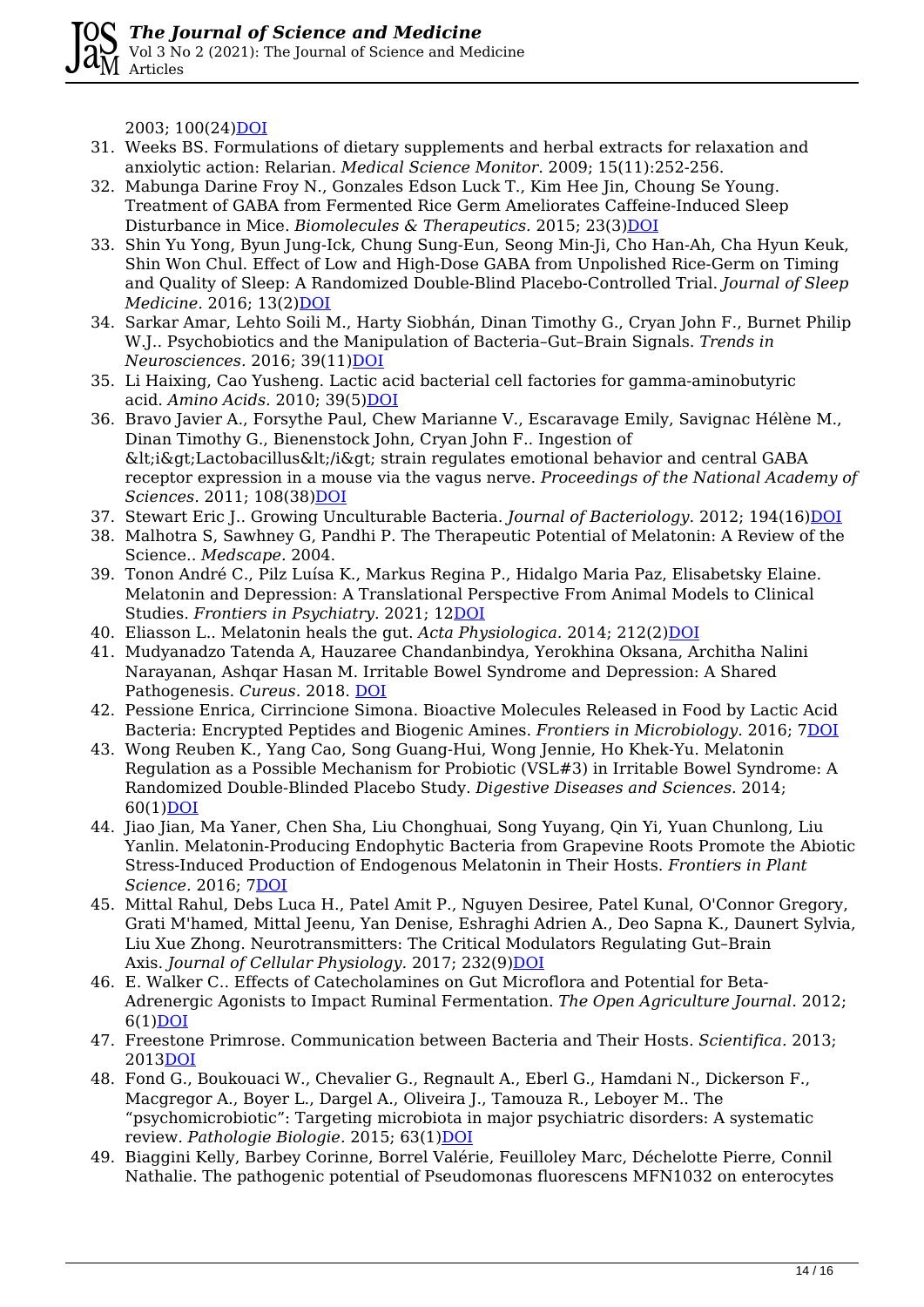can be modulated by serotonin, substance P and epinephrine. *Archives of Microbiology.* 2015; 197(8)[DOI](https://doi.org/10.1007/s00203-015-1135-y)

- 50. Islas Weinstein Leon, Revuelta Alberto, Pando Rogelio Hernandez. Catecholamines and acetylcholine are key regulators of the interaction between microbes and the immune system. Annals of the New York Academy of Sciences. 2015; 1351(1[\)DOI](https://doi.org/10.1111/nyas.12792)
- 51. Lyte Mark. Probiotics function mechanistically as delivery vehicles for neuroactive compounds: Microbial endocrinology in the design and use of probiotics. *BioEssays.* 2011; 33(8)[DOI](https://doi.org/10.1002/bies.201100024)
- 52. Collins Stephen M., Surette Michael, Bercik Premysl. The interplay between the intestinal microbiota and the brain. *Nature Reviews Microbiology*. 2012; 10(11) [DOI](https://doi.org/10.1038/nrmicro2876)
- 53. Pande Gde Sasmita J., Suong Nguyen Thao, Bossier Peter, Defoirdt Tom. The catecholamine stress hormones norepinephrine and dopamine increase the virulence of pathogenic Vibrio anguillarum and Vibrio campbellii. *FEMS Microbiology Ecology.* 2014; 90(3[\)DOI](https://doi.org/10.1111/1574-6941.12432)
- 54. Neuman Hadar, Debelius Justine W., Knight Rob, Koren Omry. Microbial endocrinology: the interplay between the microbiota and the endocrine system. *FEMS Microbiology Reviews.* 2015; 39(4)[DOI](https://doi.org/10.1093/femsre/fuu010)
- 55. Abhari Khadijeh, Hosseini Hedayat. Psychobiotics: Next Generation Treatment for Mental Disorders. *Journal of Clinical Nutrition & Dietetics.* 2018; 04(01) [DOI](https://doi.org/10.4172/2472-1921.100063)
- 56. Tang Fengyi, Reddy Bhaskara L., Saier Jr. Milton H.. Psychobiotics and Their Involvement in Mental Health. *Journal of Molecular Microbiology and Biotechnology.* 2014; 24(4[\)DOI](https://doi.org/10.1159/000366281)
- 57. Cerdó Tomás, Ruíz Alicia, Suárez Antonio, Campoy Cristina. Probiotic, Prebiotic, and Brain Development. *Nutrients.* 2017; 9(11)[DOI](https://doi.org/10.3390/nu9111247)
- 58. Kali Arunava. Psychobiotics: An emerging probiotic in psychiatric practice. *Biomedical Journal.* 2016; 39(3)[DOI](https://doi.org/10.1016/j.bj.2015.11.004)
- 59. Munari Leonardo, Provensi Gustavo, Passani Maria Beatrice, Galeotti Nicoletta, Cassano Tommaso, Benetti Fernando, Corradetti Renato, Blandina Patrizio. Brain Histamine Is Crucial for Selective Serotonin Reuptake Inhibitors' Behavioral and Neurochemical Effects. International Journal of Neuropsychopharmacology. 2015; 18(10)[DOI](https://doi.org/10.1093/ijnp/pyv045)
- 60. Kashiwakura Jun-ichi, Ando Tomoaki, Kawakami Toshiaki. Role of Histamine-releasing Factor in Allergic Inflammatory Reactions. *YAKUGAKU ZASSHI.* 2017; 137(5)[DOI](https://doi.org/10.1248/yakushi.16-00239-3)
- 61. Passani M. Beatrice, Panula Pertti, Lin Jian-Sheng. Histamine in the brain. *Frontiers in Systems Neuroscience.* 2014; [8DOI](https://doi.org/10.3389/fnsys.2014.00064)
- 62. Carthy Elliott, Ellender Tommas. Histamine, Neuroinflammation and Neurodevelopment: A Review. *Frontiers in Neuroscience.* 2021; 15[DOI](https://doi.org/10.3389/fnins.2021.680214)
- 63. Thakkar Mahesh M.. Histamine in the regulation of wakefulness. *Sleep Medicine Reviews.* 2011; 15(1)**[DOI](https://doi.org/10.1016/j.smrv.2010.06.004)**
- 64. Maintz Laura, Novak Natalija. Histamine and histamine intolerance. *The American Journal of Clinical Nutrition.* 2007; 85(5[\)DOI](https://doi.org/10.1093/ajcn/85.5.1185)
- 65. Raje Nikita, Vyhlidal Carrie A., Dai Hongying, Jones Bridgette L.. Genetic variation within the histamine pathway among patients with asthma – a pilot study. *Journal of Asthma.* 2014; 52(4)[DOI](https://doi.org/10.3109/02770903.2014.973501)
- 66. Thomas Carissa M., Hong Teresa, van Pijkeren Jan Peter, Hemarajata Peera, Trinh Dan V., Hu Weidong, Britton Robert A., Kalkum Markus, Versalovic James. Histamine Derived from Probiotic Lactobacillus reuteri Suppresses TNF via Modulation of PKA and ERK Signaling. *PLoS ONE*. 2012; 7(2) [DOI](https://doi.org/10.1371/journal.pone.0031951)
- 67. Deepika Priyadarshani Wadu Mesthri, Rakshit Sudip K.. Screening selected strains of probiotic lactic acid bacteria for their ability to produce biogenic amines (histamine and tyramine). *International Journal of Food Science & Technology.* 2011; 46(10[\)DOI](https://doi.org/10.1111/j.1365-2621.2011.02717.x)
- 68. Forsythe Paul, Wang Binxiang, Khambati Ibrahim, Kunze Wolfgang A.. Systemic Effects of Ingested Lactobacillus Rhamnosus: Inhibition of Mast Cell Membrane Potassium (IKCa) Current and Degranulation. *PLoS ONE.* 2012; 7(7)[DOI](https://doi.org/10.1371/journal.pone.0041234)
- 69. Capozzi Vittorio, Russo Pasquale, Ladero Victor, Fernández María, Fiocco Daniela, Alvarez Miguel A., Grieco Francesco, Spano Giuseppe. Biogenic Amines Degradation by Lactobacillus plantarum: Toward a Potential Application in Wine. *Frontiers in Microbiology.* 2012; [3DOI](https://doi.org/10.3389/fmicb.2012.00122)